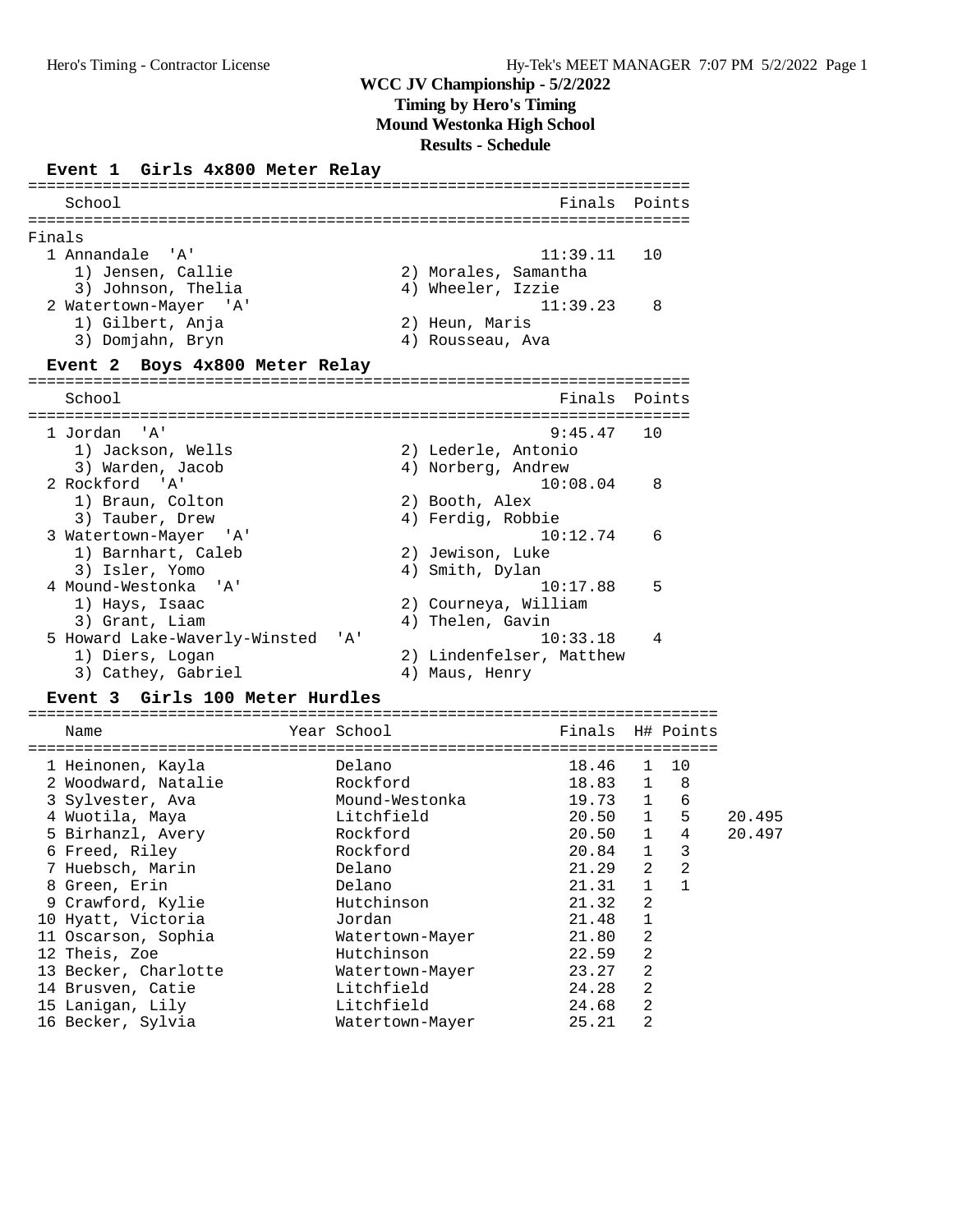**Results - Schedule**

## **Event 4 Boys 110 Meter Hurdles**

| Name                         | Year School         | Finals H# Points |                |                          |        |
|------------------------------|---------------------|------------------|----------------|--------------------------|--------|
|                              |                     |                  |                |                          |        |
| 1 Reiter, Nolan              | Hutchinson          | 19.66            | $\mathbf 1$    | 10                       |        |
| 2 Lorenz, Cooper             | Jordan              | 20.43            | 1              | 8                        |        |
| 3 Halvorson, Owen            | Jordan              | 20.46            | 1              | 6                        |        |
| 4 Rice, Keegan               | Delano              | 20.81            | $\mathbf{1}$   | 5                        |        |
| 5 London, Quinn              | Rockford            | 20.94            | $\mathbf{1}$   | $\overline{4}$           |        |
| 6 Fritz, Jayden              | Jordan              | 20.96            | $\mathbf{1}$   | $\overline{\phantom{a}}$ |        |
| 7 Gabrelcik, Wyatt           | Watertown-Mayer     | 22.43            | 2              | $\overline{2}$           |        |
| 8 Slinden, Elijah            | Litchfield          | 23.79            | $\overline{a}$ | $\mathbf{1}$             |        |
| 9 Miller, Keaton             | Annandale           | 24.52            | 2              |                          |        |
| Event 5 Girls 100 Meter Dash |                     |                  |                |                          |        |
|                              |                     |                  |                |                          |        |
| Name                         | Year School         | Finals H# Points |                |                          |        |
| 1 Christensen, Samantha      | Mound-Westonka      | 13.60            | $\mathbf{1}$   | 10                       |        |
|                              |                     | 13.89            | $\mathbf{1}$   | 8                        |        |
| 2 McClurg, Audrey            | Delano              |                  |                |                          |        |
| 3 Danielson, Ava             | Watertown-Mayer     | 13.95            | $\mathbf{1}$   | 6                        |        |
| 4 Miller, Justine            | Rockford            | 13.96            | $\mathbf{1}$   | $-5$                     |        |
| 5 Christensen, Saraven       | Dassel-Cokato       | 14.08            | 3              | $\overline{4}$           |        |
| 6 Kowalczyk, Chloe           | Litchfield          | 14.21            | $\overline{a}$ | $\overline{3}$           |        |
| 7 Schloeder, Alexandra       | Rockford            | 14.35            | 6              | $\overline{2}$           |        |
| 8 Ashfield, Jade             | Rockford            | 14.42            | $\mathbf{1}$   | $\mathbf{1}$             |        |
| 9 Walkington, Keira          | Jordan              | 14.46            | 6              |                          |        |
| 10 Borg, Anna                | Mound-Westonka      | 14.61            | 5              |                          |        |
| 11 Dammann, Becky            | Glencoe-Silver Lake | 14.64            | 2              |                          |        |
| 12 Rauschendorfer, Mary      | Dassel-Cokato       | 14.65            | 4              |                          |        |
| 13 Butturff, Devinity        | Howard Lake-        | 14.76            | $1\,$          |                          |        |
| 14 Gallagher, Madisynne      | Dassel-Cokato       | 14.83            | 6              |                          |        |
| 15 Betcher, Lauren           | Glencoe-Silver Lake | 14.93            | 3              |                          |        |
| 16 Lee, Maria                | Delano              | 14.99            | 2              |                          |        |
| 17 Ranzau, Ava               | Glencoe-Silver Lake | 15.00            | 4              |                          | 14.995 |
| 18 Grove, Daeton             | Jordan              | 15.00            | $\overline{2}$ |                          | 14.996 |
| 19 Miner, Stella             | Mound-Westonka      | 15.05            | $\overline{2}$ |                          |        |
| 20 Hintz, Riley              | Howard Lake-        | 15.07            | 2              |                          | 15.065 |
| 21 Phalen, Ellie             | Watertown-Mayer     | 15.07            | 6              |                          | 15.069 |
| 22 Alvarez, Michelle         | Glencoe-Silver Lake | 15.10            | 1              |                          |        |
| 23 Taylor, Ava               | Watertown-Mayer     | 15.11            | 3              |                          |        |
| 24 Guggemos, Anne            | Howard Lake-        | 15.22            | 3              |                          |        |
| 25 Mickelson, Jailyn         | Litchfield          | 15.34            | 3              |                          |        |
| 26 Rasmussen, Hailey         | Watertown-Mayer     | 15.35            | 4              |                          |        |
| 27 Galindo, Arihana          | Jordan              | 15.51            | 3              |                          |        |
| 28 Bonnifield, Evelyn        | Dassel-Cokato       | 15.65            | 4              |                          |        |
|                              |                     |                  |                |                          |        |
| 29 Winters, Micah            | Jordan              | 15.73            | 3              |                          |        |
| 30 Krause, Noelle            | Jordan              | 15.74            | 4              |                          |        |
| 31 Patten, Molly             | Litchfield          | 15.78            | 2              |                          |        |
| 32 Goldschmidt, Jenna        | Hutchinson          | 15.91            | 5              |                          |        |
| 33 Yearling, Bethany         | Hutchinson          | 15.94            | 5              |                          |        |
| 34 Lindquist, Jordy          | Litchfield          | 15.95            | 4              |                          |        |
| 35 Nee, Isabelle             | Delano              | 15.98            | 4              |                          |        |
| 36 Bjorkman, Josie           | Litchfield          | 16.12            | $\overline{4}$ |                          |        |
| 37 Betcher, Elise            | Glencoe-Silver Lake | 16.48            | 3              |                          |        |
| 38 Anderson, Miriam          | Dassel-Cokato       | 16.58            | 5              |                          |        |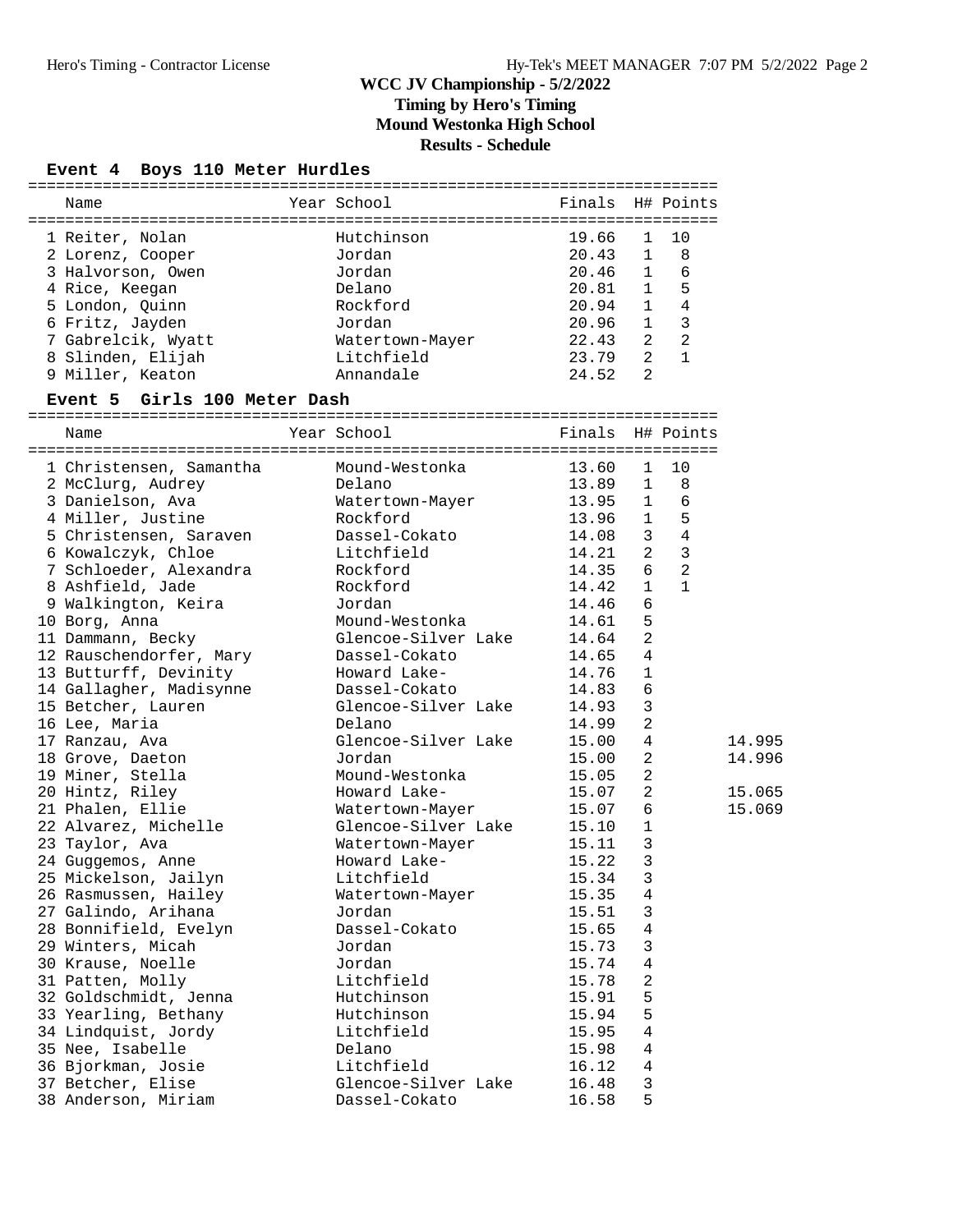# **....Event 5 Girls 100 Meter Dash**

| 39 Sullivan, Adrianna | Mound-Westonka | 16.63 6 |   |
|-----------------------|----------------|---------|---|
| 40 Trefz, Ina         | Annandale      | 16.68 5 |   |
| 41 Paul, Brianna      | Howard Lake-   | 16.77 5 |   |
| 42 Benson, Maya       | Annandale      | 16.90 6 |   |
| 43 Cruz, Sophia       | Howard Lake-   | 19.53   | 6 |

## **Event 37 Boys 100 Meter Dash**

==========================================================================

| Name                   | Year School         | Finals |                | H# Points      |        |
|------------------------|---------------------|--------|----------------|----------------|--------|
| 1 Rietschel, Logan     | Jordan              | 12.04  | $\mathbf 1$    | 10             |        |
| 2 Gregor, Breck        | Hutchinson          | 12.37  | $\mathbf 1$    | 8              |        |
| 3 Smock, Caleb         | Dassel-Cokato       | 12.38  | 1              | 6              |        |
| 4 Kimbrough, John (Jt) | Mound-Westonka      | 12.39  | 3              | 5              |        |
| 5 Sundberg, Alex       | Annandale           | 12.54  | $\mathbf{1}$   | 4              |        |
| 6 Henke, Nolan         | Dassel-Cokato       | 12.64  | 2              | $\overline{3}$ |        |
| 7 Westman, Thomas      | Annandale           | 12.68  | $\mathbf{1}$   | 2              |        |
| 8 Brown, Hayden        | Howard Lake-        | 12.70  | 3              | $\mathbf{1}$   |        |
| 9 Schuman, Ryan        | Rockford            | 12.71  | $\overline{2}$ |                |        |
| 10 Vrolson, Davis      | Annandale           | 12.81  | 2              |                |        |
| 11 Valdez, Brandon     | Annandale           | 12.83  | $\mathbf 1$    |                |        |
| 12 Blume, Tanner       | Mound-Westonka      | 12.84  | 3              |                |        |
| 13 Malek, Lincoln      | Jordan              | 12.88  | 2              |                |        |
| 14 Noyes, Seth         | Jordan              | 12.90  | 2              |                |        |
| 15 Kelly, Ben          | Delano              | 12.97  | 3              |                | 12.961 |
| 15 Schultz, Jake       | Delano              | 12.97  | 2              |                | 12.961 |
| 17 Selseth, Landon     | Dassel-Cokato       | 12.97  | 1              |                | 12.965 |
| 18 Frizell, Garrett    | Rockford            | 13.02  | 2              |                |        |
| 19 Zemlicka, Joey      | Howard Lake-        | 13.03  | 2              |                | 13.022 |
| 20 Hargarten, Mason    | Delano              | 13.03  | 3              |                | 13.027 |
| 21 Jorgensen, Jadiin   | Hutchinson          | 13.07  | 3              |                |        |
| 22 Nordstrom, Matthew  | Mound-Westonka      | 13.14  | 5              |                |        |
| 23 Larson, Dalton      | Rockford            | 13.25  | 3              |                |        |
| 24 DeBoer, Tyler       | Watertown-Mayer     | 13.35  | 5              |                |        |
| 25 Brockoff, Tristan   | Dassel-Cokato       | 13.44  | 4              |                |        |
| 26 Amberg, Kaeden      | Glencoe-Silver Lake | 13.46  | 4              |                |        |
| 27 Fritz, Jayden       | Jordan              | 13.55  | 4              |                |        |
| 28 Hitchings, Jackson  | Delano              | 13.57  | 4              |                |        |
| 29 Boe, Theophilus     | Mound-Westonka      | 13.71  | 4              |                |        |
| 30 Rice, Corey         | Delano              | 13.72  | 4              |                |        |
| 31 Martinson, Jackson  | Glencoe-Silver Lake | 13.75  | 6              |                |        |
| 32 Schinze, Lincoln    | Watertown-Mayer     | 13.85  | 6              |                |        |
| 33 Lindeman, Sawyer    | Glencoe-Silver Lake | 13.89  | 5              |                |        |
| 34 Pope, Aiden         | Watertown-Mayer     | 13.94  | 4              |                |        |
| 35 Lin, Brian          | Hutchinson          | 13.98  | 6              |                |        |
| 36 Grimsley, Nathaniel | Watertown-Mayer     | 14.00  | 3              |                |        |
| 37 Chvatal, Xander     | Litchfield          | 14.19  | 5              |                |        |
| 38 Rickertsen, Adam    | Hutchinson          | 14.21  | 6              |                |        |
| 39 Orenge, Jacob       | Mound-Westonka      | 14.22  | 5              |                |        |
| 40 Burczek, Jack       | Hutchinson          | 14.28  | 5              |                |        |
| 41 Webber, Timmy       | Howard Lake-        | 14.36  | 6              |                |        |
| 42 Metzger, Jackson    | Jordan              | 14.48  | $\mathbf 1$    |                |        |
| 43 Herzog, Wil         | Litchfield          | 14.67  | 5              |                |        |
| 44 Boesen, Tyler       | Litchfield          | 14.81  | 5              |                |        |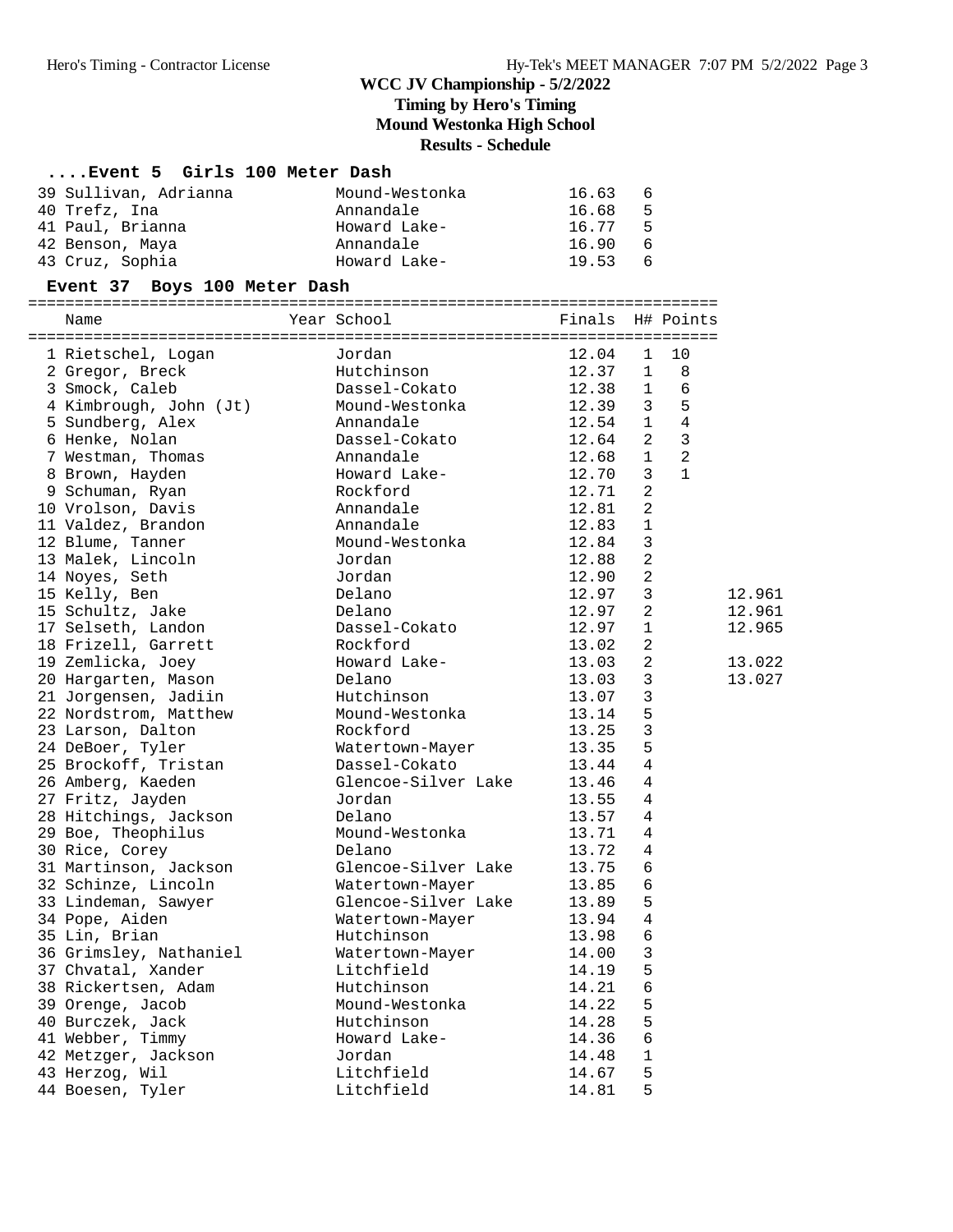**Results - Schedule**

| Event 37 Boys 100 Meter Dash                       |                     |                                             |           |
|----------------------------------------------------|---------------------|---------------------------------------------|-----------|
| 45 Zillmer, Keenan                                 | Howard Lake-        | 14.84                                       | 6         |
| 46 Rojas-Espzna, Samuel                            | Litchfield          | 15.59                                       | 6         |
| 47 Martinson, Carter                               | Glencoe-Silver Lake | 15.63                                       | 6         |
| Event 7 Girls 4x200 Meter Relay                    |                     |                                             |           |
| School                                             |                     | Finals                                      | Points    |
| 1 Rockford 'A'                                     |                     | 2:00.39                                     | 10        |
| 1) Koshiol, Anabelle                               |                     | 2) Birhanzl, Avery                          |           |
| 3) Doboszenski, Peyton                             |                     | 4) Schloeder, Alexandra                     |           |
| 2 Mound-Westonka<br>י A י                          |                     | 2:08.41                                     | 8         |
| 1) Borg, Anna                                      |                     | 2) Rashleger, Claire                        |           |
| 3) Putnam, Ellie                                   |                     | 4) Ham, Ashley                              |           |
| 3 Delano<br>' A '                                  |                     | 2:09.45                                     | 6         |
| 1) Wissbroecker, Jade                              |                     | 2) Westberg, Megan                          |           |
| 3) Huebsch, Autumn                                 |                     | 4) Green, Evalyn                            |           |
| 4 Jordan<br>'' A '                                 |                     | 2:10.76                                     | 5         |
| 1) Dahlen, Kendall                                 |                     | 2) Burk, Victoria                           |           |
| 3) Levar, Jaylee                                   |                     | 4) Church, Molly                            |           |
| 5 Watertown-Mayer<br>'' A '                        |                     | 2:11.04                                     | 4         |
| 1) Taylor, Ava                                     |                     | 2) Frisbie, Kira                            |           |
| 3) Berscheit, Hope                                 |                     | 4) Heun, Maris                              |           |
| 6 Annandale<br>" A '                               |                     | 2:15.02                                     | 3         |
| 1) Carreras, Marta                                 |                     | 2) Bowman, Meri                             |           |
| 3) Jarl, Grace                                     |                     | 4) Fischer, Felicity                        |           |
| 7 Howard Lake-Waverly-Winsted                      | 'A'                 | 2:15.75                                     | 2         |
| 1) Huss, Emma                                      |                     | 2) Paul, Brianna                            |           |
| 3) Krzmarick, Nicole<br>8 Litchfield 'A'           |                     | 4) Thiemann, Autumn<br>2:19.07              | 1         |
|                                                    |                     |                                             |           |
| 1) Patten, Molly                                   |                     | 2) Mickelson, Jailyn<br>4) Lindquist, Jordy |           |
| 3) Wuotila, Emma<br>Event 8 Boys 4x200 Meter Relay |                     |                                             |           |
|                                                    |                     |                                             |           |
| School                                             |                     | Finals                                      | H# Points |
| 1 Annandale 'A'                                    |                     | 1:44.95                                     | 1 10      |
| 1) Bushel, Brayden                                 |                     | 2) Jacobson, Sam                            |           |
| 3) Martinez, Bryan                                 |                     | 4) Alston, Darius                           |           |
| 2 Jordan 'A'                                       |                     | $1:45.20$ 1 8                               |           |
| 1) Rasmussen, Brandon                              |                     | 2) Stier, Hunter                            |           |
| 3) Major, Ian                                      |                     | 4) Zarate, Alan                             |           |
| 3 Watertown-Mayer 'A'                              |                     | 1:47.22                                     | 6<br>2    |
| 1) Behrens, Nathan                                 |                     | 2) Janikula, Owen                           |           |
| 3) DeBoer, Tyler                                   |                     | 4) Smith, Dylan                             |           |
| 4 Hutchinson<br>' A '                              |                     | 1:48.34                                     | 5<br>2    |
| 1) Rickertsen, Adam                                |                     | 2) Jorgensen, Jadiin                        |           |
| 3) Reiter, Nolan                                   |                     | 4) Hennessey, Tyson                         |           |
| 5 Rockford 'A'                                     |                     | 1:49.11                                     | 4<br>1    |
| 1) Schuman, Ryan                                   |                     | 2) Kariniemi, Mikhail                       |           |
| 3) Kloss, Grant                                    |                     | 4) Boerboom, Adam                           |           |
| 6 Mound-Westonka<br>' A '                          |                     | 1:49.29                                     | 3<br>1    |
| 1) Lilledahl, Mason                                |                     | 2) Hajdukiewicz, Kuba                       |           |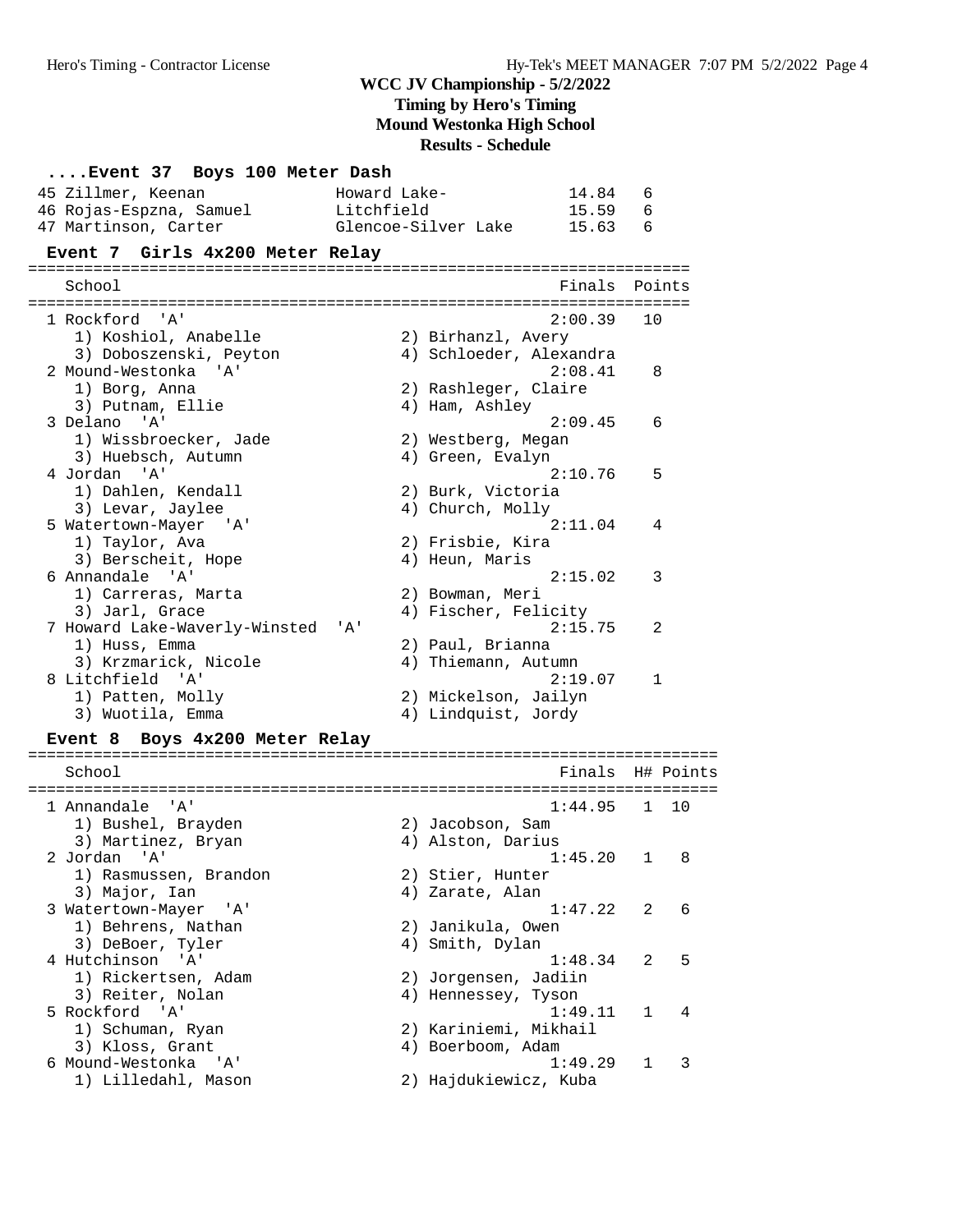## **Results - Schedule**

### **....Event 8 Boys 4x200 Meter Relay**

| 3) Nordstrom, Matthew                  | 4) Hall, Jack             |               |    |
|----------------------------------------|---------------------------|---------------|----|
| 7 Jordan<br>'B'                        | 1:49.65                   | 1             |    |
| 1) Halvorson, Owen                     | 2) Davis, Brayden         |               |    |
| 3) Malek, Lincoln                      | 4) Farmer, Matthew        |               |    |
| 8 Mound-Westonka 'B'                   | 1:50.42                   | 2             |    |
| 1) Blume, Tanner                       | 2) Orenge, Jacob          |               |    |
| 3) Epsky, Micah                        | 4) Boe, Theophilus        |               |    |
| 9 Hutchinson 'B'                       | 1:52.17                   | $\mathcal{L}$ |    |
| 1) Van Marel, William                  | 2) Chatfield, Zachary     |               |    |
| 3) Lin, Brian                          | 4) Dennis, Keegan         |               |    |
| 10 Annandale 'B'                       | 1:54.13                   | 2             |    |
| 11 Delano 'A'                          | 1:54.17                   | $\mathbf{1}$  | 2  |
| 1) Nielsen, Drew                       | 2) Rudolph, Alex          |               |    |
| 3) Scanlon, Wyatt                      | 4) Rice, Corey            |               |    |
| 12 Delano 'B'                          | 1:57.13                   | 2             |    |
| 1) Russek, Sam                         | 2) Vanderheinden, Vincent |               |    |
| 3) Hargarten, Mason                    | 4) Rice, Keegan           |               |    |
| 13 Dassel-Cokato 'A'                   | 1:57.65                   | $\mathbf{1}$  | -1 |
| 1) Keith, Nik                          | 2) Hubert, Kaiden         |               |    |
| 3) Jorgensen, Bruce                    | 4) Stenberg, Drake        |               |    |
| 14 Howard Lake-Waverly-Winsted<br>' A' | 2:00.78                   | 1             |    |
| 1) Mendoza, Andrew                     | 2) Mendiola, Matthew      |               |    |
| 3) Koeppe, Shane                       | 4) Garcia, Michael        |               |    |
| 15 Litchfield<br>$\overline{A}$        | 2:01.65                   | 2             |    |
| 1) Herzog, Wil                         | 2) Boesen, Tyler          |               |    |
| 3) Weatherholt, Deagan                 | 4) Taylor, Anthony        |               |    |

### **Event 9 Girls 1600 Meter Run**

======================================================================= Name Year School Finals Points ======================================================================= 1 Rousu, Kate Delano 6:01.43 10 2 Ziegler, Kala Litchfield 6:02.25 8 3 Klippenes, Mariah Annandale 6:19.28 6 4 Walkington, Keira Jordan 6:21.72 5 5 Brandt, Alissa Mound-Westonka 6:24.47 4 6 Jostock, Lydia Delano 6:26.99 3 7 Peterson, Bianca Jordan 6:31.55 2 8 Rousseau, Ava Watertown-Mayer 6:42.30 1 9 Alipour, Maddy Delano 6:43.09 10 Olson, Kendyl Watertown-Mayer 6:59.82 -- Barrett, Torah Jordan DNF

#### **Event 10 Boys 1600 Meter Run** =======================================================================

| Name                 | Year School  | Finals Points |    |
|----------------------|--------------|---------------|----|
| 1 Young, Seth        | Jordan       | 5:05.69       | 10 |
| 2 Forliti, Grant     | Delano       | 5:07.81       | 8  |
| 3 Riemer, Ezekiel    | Howard Lake- | 5:19.18       | 6  |
| 4 Ulberg, Henry      | Delano       | 5:19.27       | 5  |
| 5 Anderson, Logan    | Annandale    | 5:23.26       | 4  |
| 6 Michlitsch, Tanner | Rockford     | 5:24.39       | 3  |
| 7 Mager, Tyler       | Rockford     | 5:24.62       | っ  |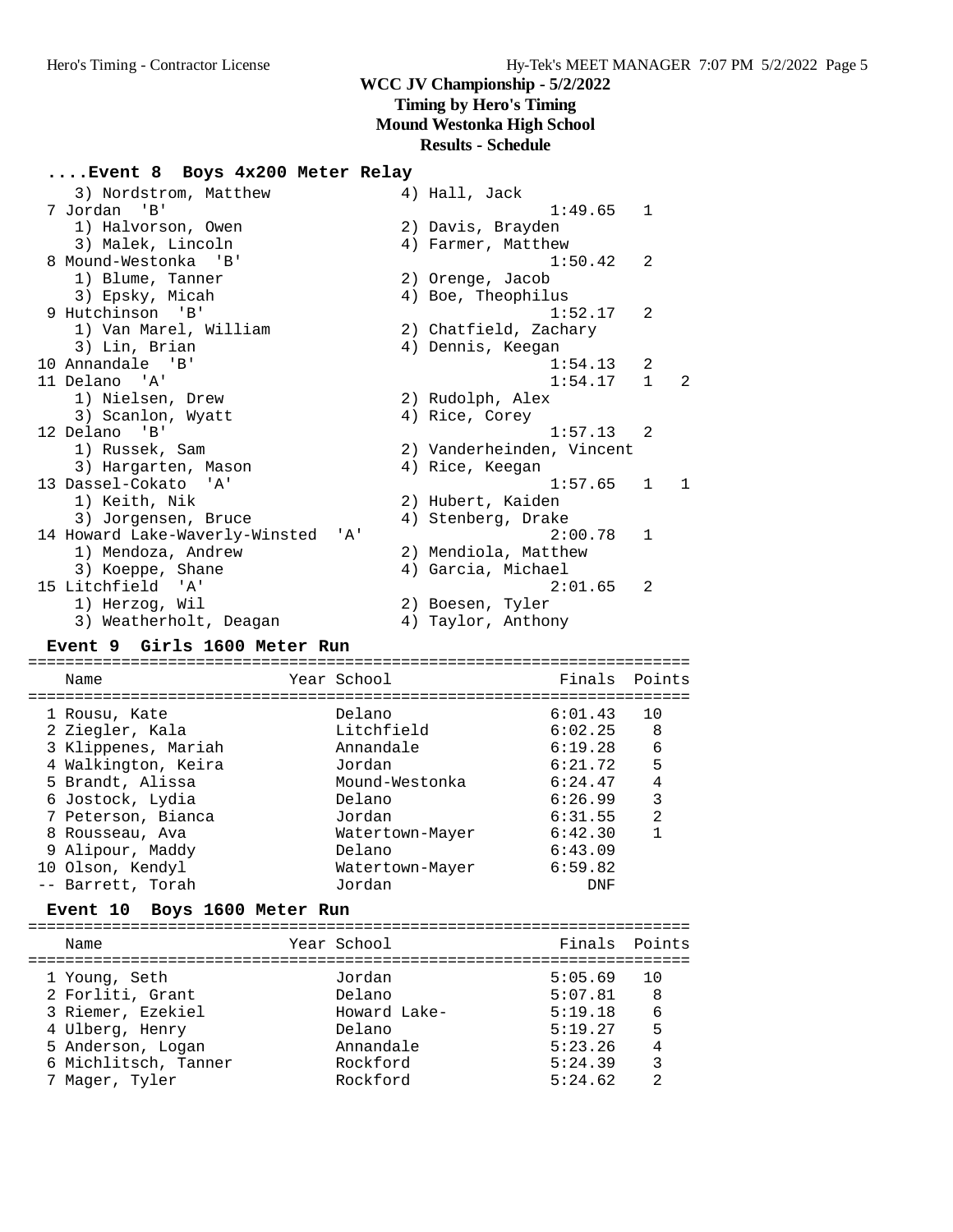#### **....Event 10 Boys 1600 Meter Run**

| 8 Knudsen, Ethan    |
|---------------------|
| 9 Otto, John        |
| 10 Isler, Yomo      |
| 11 Eldred, Jackson  |
| 12 Bohlsen, Logan   |
| 13 Cox, Anton       |
| 14 Kuznia, Cade     |
| 15 Menden, Wilson   |
| 16 Cathey, Gabriel  |
| 17 Hyer, Cullen     |
| 18 Dennis, Keegan   |
| 19 Izazaga, Edwini  |
| $20.01$ gon $0$ don |

1 Eitchfield 5:34.99 1<br>
Delano 5:35.06 9 Otto, John Delano 5:35.06 10 Isler, Yomo Watertown-Mayer 5:36.54 11 Eldred, Jackson Howard Lake- 5:44.04 12 Bohlsen, Logan Jordan 5:44.81 13 Cox, Anton Litchfield 5:48.26 14 Kuznia, Cade Howard Lake- 5:53.87 15 Menden, Wilson Jordan 5:56.63 16 Cathey, Gabriel Howard Lake- 6:04.40 17 Hyer, Cullen Jordan 6:08.55 18 Dennis, Keegan Hutchinson 6:08.83 19 Izazaga, Edwini Litchfield 6:11.86 20 Olson, Oden Jordan 6:12.70

### **Event 11 Girls 4x100 Meter Relay**

========================================================================== School Finals H# Points ========================================================================== 1 Rockford 'A' 54.94 2 10 1) Woodward, Natalie 2) Kariniemi, Sofia 3) Miller, Justine (4) Pennings, Lucy 2 Mound-Westonka 'A' 56.98 1 8 1) Sipprell, Sara 2) Miner, Stella 3) Sylvester, Ava (4) Kasper, Reese 3 Litchfield 'A' 57.28 1 6 1) Kowalczyk, Chloe 2) Guggemos, Katelyn 3) Patten, Molly (4) Lopez, Carmen 4 Watertown-Mayer 'A' 57.42 1 5 1) Frisbie, Kira 2) Taylor, Ava 3) Rasmussen, Hailey (4) Czinano, Mallory 5 Glencoe-Silver Lake 'A' 59.69 1 4 1) Dammann, Becky 2) Alvarez, Michelle Extracted Sirver Bake (1988)<br>
1) Dammann, Becky (2) Alvarez, Michelle<br>
3) Betcher, Elise (4) Betcher, Lauren<br>
4) Betcher, Lauren (59.91 (1990) 6 Hutchinson 'A' 59.91 1 3 1) Yearling, Bethany 2) Goldschmidt, Jenna 3) Heiskanen, Aada 4) Wigern, Hannah 7 Jordan 'A' 1:01.67 1 2 1) Krause, Noelle 2) Buesgens, Josephine 3) Winters, Micah (4) Galindo, Arihana 8 Dassel-Cokato 'A' 1:01.74 1 1 1) Christensen, Saraven 2) Bonnifield, Evelyn 3) Anderson, Miriam (4) Gedde, Josie 9 Mound-Westonka 'B' 1:02.76 2 1) Rogstad, Trysten 2) Sullivan, Adrianna 3) Putnam, Ellie 1988 (1988) Rashleger, Claire 10 Howard Lake-Waverly-Winsted 'A' 1:07.84 2 1) Paul, Brianna 2) Huss, Emma 3) Thiemann, Autumn (4) Cruz, Sophia **Event 12 Boys 4x100 Meter Relay**

========================================================================== School **Finals H# Points** ========================================================================== 1 Jordan 'A' 48.28 1 10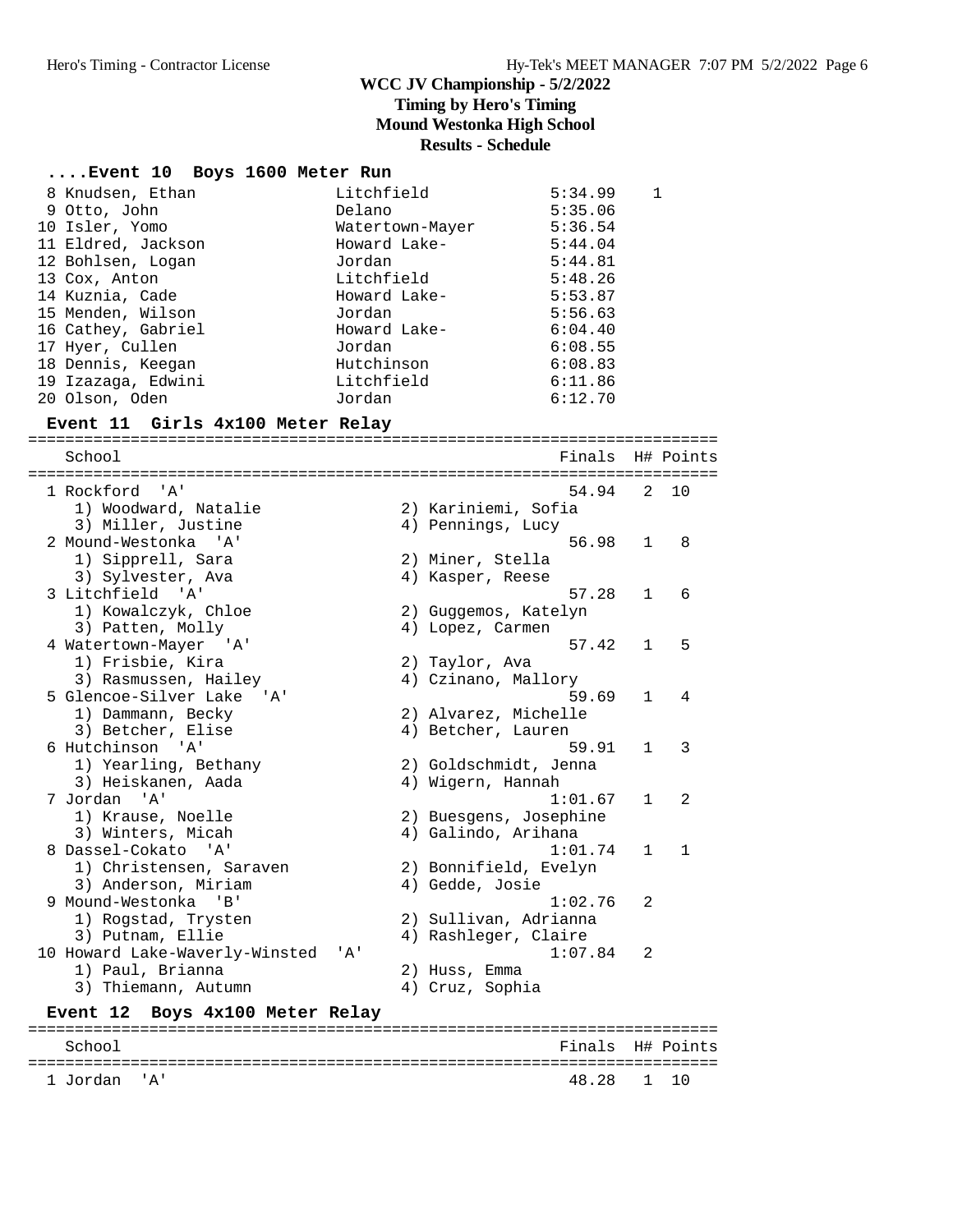# **....Event 12 Boys 4x100 Meter Relay**

| 1) Rasmussen, Brandon                                         | 2) Malundo, Malaki     |              |                         |
|---------------------------------------------------------------|------------------------|--------------|-------------------------|
| 3) Rietschel, Logan                                           | 4) Metzger, Jackson    |              |                         |
| 2 Annandale<br>'' A '                                         | 49.60                  | $\mathbf{1}$ | $\overline{\mathbf{8}}$ |
| 1) Rasset, Vince                                              | 2) Vrolson, Davis      |              |                         |
| 3) Westman, Thomas                                            | 4) Alston, Darius      |              |                         |
| 3 Jordan<br>'B'                                               | 50.20                  | 2            |                         |
| 1) Davis, Brayden                                             | 2) Thach, Wade         |              |                         |
| 3) Noyes, Seth                                                | 4) Zarate, Alan        |              |                         |
| 4 Dassel-Cokato 'A'                                           | 50.75                  | $\mathbf{1}$ | 6                       |
| 1) Keith, Nik                                                 | 2) Smock, Caleb        |              |                         |
| 3) Selseth, Landon                                            | 4) Henke, Nolan        |              |                         |
| 5 Rockford 'A'                                                | 50.95                  | $\mathbf{1}$ | 5                       |
| 1) Schuman, Ryan                                              | 2) Frizell, Garrett    |              |                         |
| 3) Smith, Tommy                                               | 4) Kloss, Grant        |              |                         |
| 6 Delano<br>'B'                                               | 51.55                  | 2            | 4                       |
| 1) Russek, Sam                                                | 2) Yoraway, Jack       |              |                         |
| 3) Rudolph, Alex                                              | 4) Nokleby, Nick       |              |                         |
| 7 Watertown-Mayer 'B'                                         | 52.07                  | 2            | 3                       |
| 1) Meier, Joe                                                 | 2) Olson, Joren        |              |                         |
| 3) Burmeister, Tanner                                         | 4) Johnson, Jacob      |              |                         |
| 8 Jordan<br>$\overline{\phantom{a}}$ $\overline{\phantom{a}}$ | 52.44                  | 2            |                         |
| 1) Sanmoogan, Dimitri                                         | 2) Becker, Vladik      |              |                         |
| 3) Fritz, Jayden                                              | 4) Lorenz, Cooper      |              |                         |
| 9 Delano 'A'                                                  | 52.48                  | 1            |                         |
| 1) Nielsen, Drew                                              | 2) Hitchings, Jackson  |              |                         |
| 3) Scanlon, Wyatt                                             | 4) Rice, Corey         |              |                         |
| 10 Howard Lake-Waverly-Winsted<br>'A'                         | 52.69                  | $\mathbf{1}$ | 2                       |
| 1) Brown, Hayden                                              | 2) Webber, Timmy       |              |                         |
| 3) Zemlicka, Joey                                             | 4) Knott, Jaxon        |              |                         |
| 11 Dassel-Cokato 'B'                                          | 52.78                  | 2            |                         |
| 1) Brockoff, Tristan                                          | 2) Simmons, Michael    |              |                         |
| 3) Jorgensen, Bruce                                           | 4) Hubert, Kaiden      |              |                         |
| 12 Mound-Westonka 'A'                                         | 53.31                  | $\mathbf{1}$ | $\mathbf{1}$            |
| 1) Hajdukiewicz, Kuba                                         | 2) Jordan, Raul        |              |                         |
| 3) Wolf, Joseph                                               | 4) Orenge, Jacob       |              |                         |
| 13 Hutchinson 'A'                                             | 53.51                  | 2            |                         |
| 1) Burczek, Jack                                              | 2) Van Marel, William  |              |                         |
| 3) Gregor, Breck                                              | 4) Chatfield, Zachary  |              |                         |
| 14 Watertown-Mayer 'A'                                        | 54.14                  | 2            |                         |
| 1) Platzer, Roland                                            | 2) Grimsley, Nathaniel |              |                         |
| 3) Hilgers, Zach                                              | 4) Jewison, Luke       |              |                         |
| 15 Litchfield 'A'                                             | 54.66                  | 1            |                         |
| 1) DeSmith, Arik                                              | 2) Weatherholt, Deagan |              |                         |
| 3) Herzog, Wil                                                | 4) Taylor, Anthony     |              |                         |
| 16 Glencoe-Silver Lake<br>' A '                               | 57.51                  | 2            |                         |
| 1) Amberg, Kaeden                                             | 2) Martinson, Carter   |              |                         |
| 3) Martinson, Jackson                                         | 4) Lindeman, Sawyer    |              |                         |
| Event 13 Girls 400 Meter Dash                                 |                        |              |                         |
|                                                               |                        |              |                         |

### ========================================================================== Name Year School Finals H# Points ========================================================================== 1 Kariniemi, Sofia Rockford 1:07.54 1 10 2 Koshiol, Anabelle Rockford 1:08.26 1 8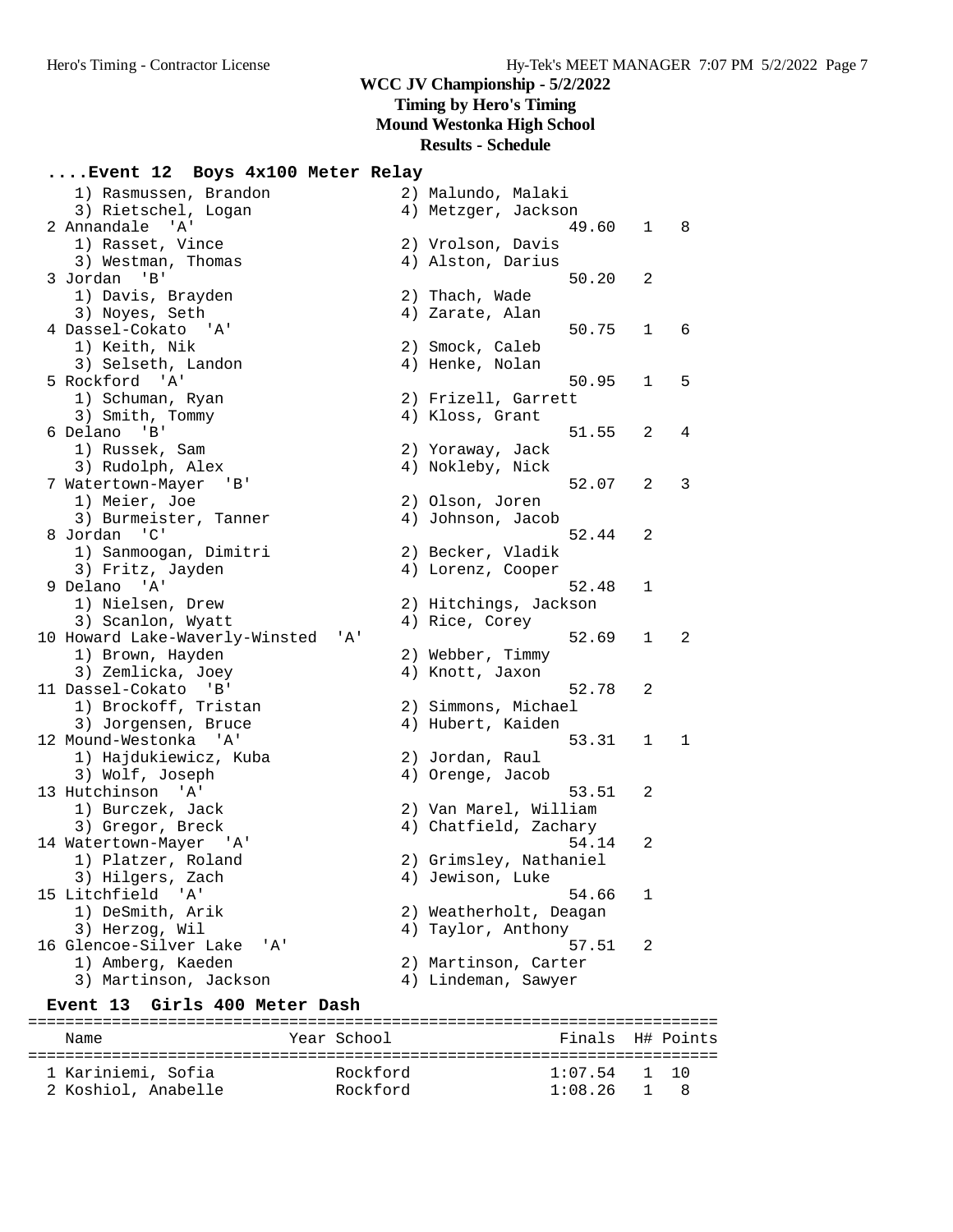# **....Event 13 Girls 400 Meter Dash**

| 3 Rauschendorfer, Mary  | Dassel-Cokato   | 1:09.36 | 3              | 6            |
|-------------------------|-----------------|---------|----------------|--------------|
| 4 Stensland, Chloe      | Jordan          | 1:09.43 | $\mathbf{1}$   | 5            |
| 5 Zillmer, Kylah        | Howard Lake-    | 1:10.01 | $\mathbf{1}$   | 4            |
| 6 Green, Evalyn         | Delano          | 1:10.67 | $\mathbf{1}$   | 3            |
| 7 Krzmarick, Nicole     | Howard Lake-    | 1:11.58 | 3              | 2            |
| 8 McCabe, Maggie        | Watertown-Mayer | 1:12.04 | 2              | $\mathbf{1}$ |
| 9 Grove, Daeton         | Jordan          | 1:12.44 | 2              |              |
| 10 Wissbroecker, Jade   | Delano          | 1:12.77 | $\mathbf{1}$   |              |
| 11 Kent, Alyssa         | Annandale       | 1:13.98 | $\mathbf{1}$   |              |
| 12 Gallagher, Madisynne | Dassel-Cokato   | 1:14.75 | 3              |              |
| 13 Hubert, Annebelle    | Watertown-Mayer | 1:15.11 | 2              |              |
| 14 Eckstein, Allie      | Hutchinson      | 1:16.49 | $\overline{2}$ |              |
| 15 Thoma, Abby          | Litchfield      | 1:17.23 | 3              |              |
| 16 Hyatt, Victoria      | Jordan          | 1:17.26 | $\overline{a}$ |              |
| 17 Huebsch, Autumn      | Delano          | 1:18.78 | $\overline{a}$ |              |
| 18 Caron, Brooke        | Litchfield      | 1:22.30 | 2              |              |
| 19 Stiras, Ella         | Hutchinson      | 1:22.42 | 3              |              |
| 20 Phillips, Debra      | Annandale       | 1:27.56 | 3              |              |

### **Event 14 Boys 400 Meter Dash**

========================================================================== Name The Year School The Finals H# Points ========================================================================== 1 Martinez, Bryan Annandale 57.57 4 10 2 Boisselier, Timber Delano 59.02 4 8 3 Diers, Logan Howard Lake- 59.24 1 6

| $L = L L$          |                                                                                                                                                                                                                                                                                                                                                                                            |                                                     |                                                                         |                                                                                                                                                                                                                                                           |
|--------------------|--------------------------------------------------------------------------------------------------------------------------------------------------------------------------------------------------------------------------------------------------------------------------------------------------------------------------------------------------------------------------------------------|-----------------------------------------------------|-------------------------------------------------------------------------|-----------------------------------------------------------------------------------------------------------------------------------------------------------------------------------------------------------------------------------------------------------|
|                    | Rockford                                                                                                                                                                                                                                                                                                                                                                                   |                                                     | 2                                                                       | 5                                                                                                                                                                                                                                                         |
|                    |                                                                                                                                                                                                                                                                                                                                                                                            |                                                     | $1 \quad$                                                               | 4                                                                                                                                                                                                                                                         |
|                    | Jordan                                                                                                                                                                                                                                                                                                                                                                                     |                                                     | $\overline{2}$                                                          | $\overline{3}$                                                                                                                                                                                                                                            |
|                    | Howard Lake-                                                                                                                                                                                                                                                                                                                                                                               |                                                     | $2^{\circ}$                                                             | $\overline{2}$                                                                                                                                                                                                                                            |
|                    |                                                                                                                                                                                                                                                                                                                                                                                            |                                                     | $\mathbf{1}$                                                            | $\mathbf{1}$                                                                                                                                                                                                                                              |
|                    | Mound-Westonka                                                                                                                                                                                                                                                                                                                                                                             |                                                     | 2                                                                       |                                                                                                                                                                                                                                                           |
|                    |                                                                                                                                                                                                                                                                                                                                                                                            |                                                     | $\mathbf{1}$                                                            |                                                                                                                                                                                                                                                           |
|                    |                                                                                                                                                                                                                                                                                                                                                                                            |                                                     | $\overline{a}$                                                          |                                                                                                                                                                                                                                                           |
|                    | Hutchinson                                                                                                                                                                                                                                                                                                                                                                                 |                                                     | 3                                                                       |                                                                                                                                                                                                                                                           |
|                    | Mound-Westonka                                                                                                                                                                                                                                                                                                                                                                             |                                                     | $\mathbf 1$                                                             |                                                                                                                                                                                                                                                           |
|                    | Hutchinson                                                                                                                                                                                                                                                                                                                                                                                 |                                                     | $\overline{a}$                                                          |                                                                                                                                                                                                                                                           |
|                    | Delano                                                                                                                                                                                                                                                                                                                                                                                     |                                                     | $1\,$                                                                   |                                                                                                                                                                                                                                                           |
|                    | Jordan                                                                                                                                                                                                                                                                                                                                                                                     |                                                     | $\overline{2}$                                                          |                                                                                                                                                                                                                                                           |
|                    |                                                                                                                                                                                                                                                                                                                                                                                            |                                                     | $\overline{2}$                                                          |                                                                                                                                                                                                                                                           |
|                    | Litchfield                                                                                                                                                                                                                                                                                                                                                                                 |                                                     | $\mathbf{1}$                                                            |                                                                                                                                                                                                                                                           |
|                    | Annandale                                                                                                                                                                                                                                                                                                                                                                                  |                                                     | $\overline{4}$                                                          |                                                                                                                                                                                                                                                           |
|                    |                                                                                                                                                                                                                                                                                                                                                                                            |                                                     | $\mathbf{1}$                                                            |                                                                                                                                                                                                                                                           |
|                    | Hutchinson                                                                                                                                                                                                                                                                                                                                                                                 |                                                     |                                                                         |                                                                                                                                                                                                                                                           |
|                    | Rockford                                                                                                                                                                                                                                                                                                                                                                                   |                                                     |                                                                         |                                                                                                                                                                                                                                                           |
|                    | Delano                                                                                                                                                                                                                                                                                                                                                                                     |                                                     | 3                                                                       |                                                                                                                                                                                                                                                           |
|                    |                                                                                                                                                                                                                                                                                                                                                                                            |                                                     |                                                                         |                                                                                                                                                                                                                                                           |
| 24 Tauber, Drew    | Rockford                                                                                                                                                                                                                                                                                                                                                                                   |                                                     |                                                                         |                                                                                                                                                                                                                                                           |
| 25 Spillman, Logan | Jordan                                                                                                                                                                                                                                                                                                                                                                                     | 1:07.59                                             | 3<br>3                                                                  |                                                                                                                                                                                                                                                           |
|                    | 4 White, Jacob<br>5 Pope, Aiden<br>6 Salzwedel, Noah<br>8 Platzer, Roland<br>9 Thelen, Gavin<br>10 Hall, Jack<br>11 Chvatal, Xander<br>12 Hennessey, Tyson<br>13 Wolf, Noah<br>14 Chatfield, Zachary<br>15 Anderson, Mark<br>16 Lederle, Antonio<br>17 Slinden, Elijah<br>18 DeSmith, Arik<br>19 Roe, Zach<br>20 Janikula, Owen<br>21 Burczek, Jack<br>22 Booth, Alex<br>23 Johnson, Logan | 7 Lindenfelser, Matthew<br>Litchfield<br>Litchfield | Watertown-Mayer<br>Watertown-Mayer<br>Mound-Westonka<br>Watertown-Mayer | 59.49<br>59.93<br>59.95<br>1:00.99<br>1:01.07<br>1:01.15<br>1:01.56<br>1:01.58<br>1:01.68<br>1:01.72<br>1:01.83<br>1:02.08<br>1:02.63<br>1:02.94<br>1:03.38<br>1:03.54<br>1:04.10<br>3<br>1:04.80<br>3<br>1:04.90<br>1:05.94<br>$\overline{3}$<br>1:06.84 |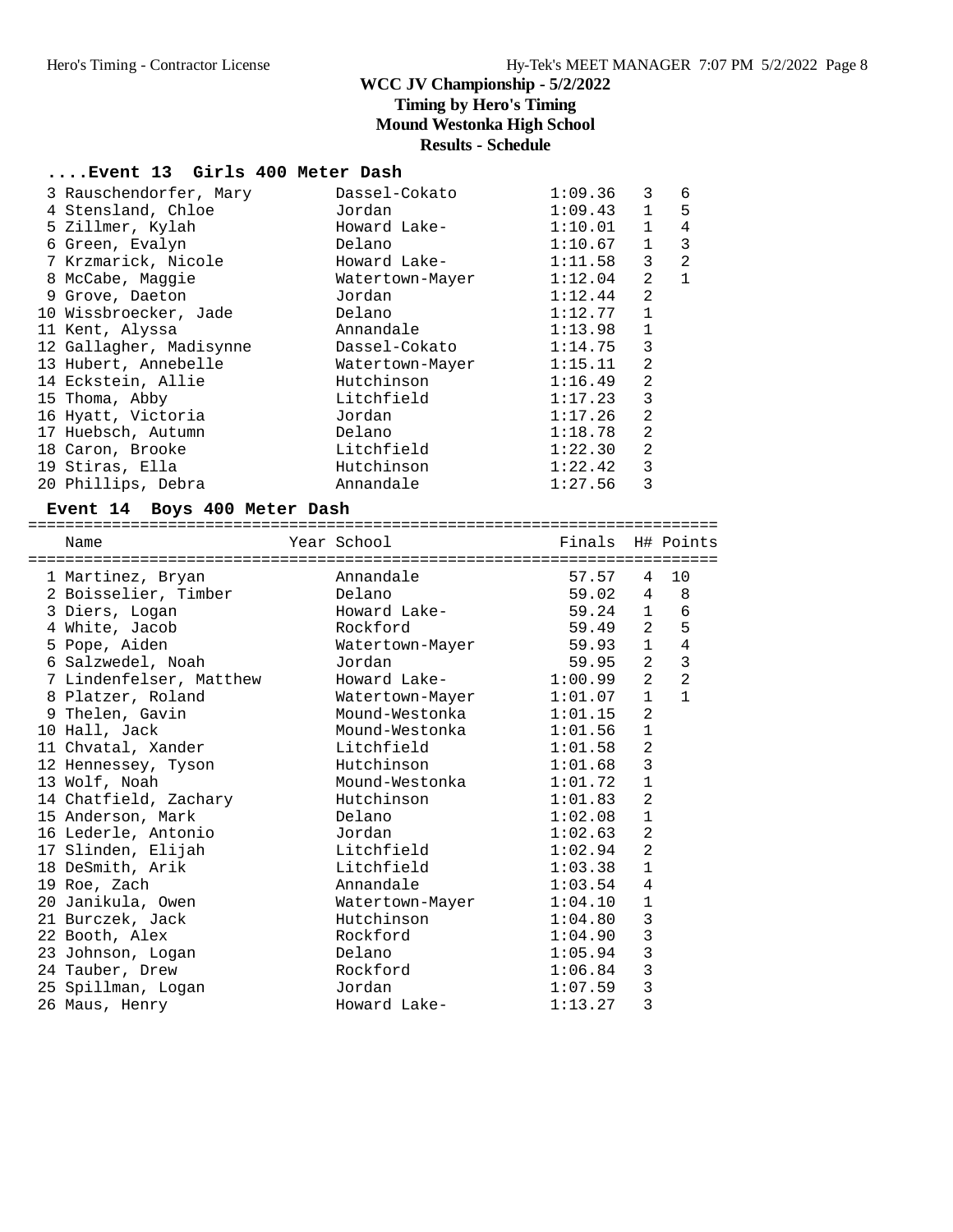### **Event 15 Girls 300 Meter Hurdles**

| Name                | Year School         | Finals H# Points |                |                |
|---------------------|---------------------|------------------|----------------|----------------|
| 1 Woodward, Natalie | Rockford            | 53.80            | $\mathbf{1}$   | 10             |
| 2 Birhanzl, Avery   | Rockford            | 56.66 1          |                | - 8            |
| 3 Wuotila, Maya     | Litchfield          | 56.90            | $\mathbf{1}$   | 6              |
| 4 Gillman, Alyssa   | Rockford            | 57.60            | $\mathbf{1}$   | - 5            |
| 5 Bieganek, Madison | Glencoe-Silver Lake | 1:00.62          | $\overline{1}$ | $\overline{4}$ |
| 6 Huebsch, Marin    | Delano              | 1:00.64          | $\mathbf{1}$   | 3              |
| 7 Halverson, Neveah | Annandale           | 1:00.67          | $2^{1}$        | $\overline{2}$ |
| 8 Theis, Zoe        | Hutchinson          | 1:00.80          | $\mathcal{L}$  | $\overline{1}$ |
| 9 Crawford, Kylie   | Hutchinson          | 1:05.77          | $\mathfrak{D}$ |                |
| 10 Rousseau, Ava    | Watertown-Mayer     | 1:06.84          | $\mathfrak{D}$ |                |
| 11 Brusven, Catie   | Litchfield          | 1:11.63          |                |                |
| 12 Jarl, Grace      | Annandale           | 1:12.50          | $\mathfrak{D}$ |                |

#### **Event 16 Boys 300 Meter Hurdles**

==========================================================================

| Name                 | Year School     | Finals  |                | H# Points      |
|----------------------|-----------------|---------|----------------|----------------|
| 1 Schultz, Jake      | Delano          | 46.13   | $\mathbf{1}$   | 10             |
| 2 Alston, Darius     | Annandale       | 47.00   | 1              | 8              |
| 3 Reiter, Nolan      | Hutchinson      | 47.20   | $\mathbf{1}$   | 6              |
| 4 Sanmoogan, Dimitri | Jordan          | 50.26   | $\mathfrak{D}$ | 5              |
| 5 Bushel, Brayden    | Annandale       | 51.72   | $\mathfrak{D}$ | 4              |
| 6 London, Quinn      | Rockford        | 51.93   | $\mathbf{1}$   | 3              |
| 7 Knott, Jaxon       | Howard Lake-    | 52.34   | $\mathbf{1}$   | $\mathfrak{D}$ |
| 8 Sundberg, Alex     | Annandale       | 53.22   | $\mathfrak{D}$ |                |
| 9 Halvorson, Owen    | Jordan          | 53.44   | $\mathbf{1}$   |                |
| 10 Bruggeman, Brody  | Jordan          | 54.37   | $\mathbf{1}$   |                |
| 11 Robran, Ethan     | Rockford        | 54.58   | $\mathfrak{D}$ |                |
| 12 Mendiola, Matthew | Howard Lake-    | 55.57   | 1              |                |
| 13 Boerboom, Adam    | Rockford        | 56.79   | 2              |                |
| 14 Gabrelcik, Wyatt  | Watertown-Mayer | 59.50   | 2              |                |
| 15 Garcia, Michael   | Howard Lake-    | 1:08.16 | $\mathfrak{D}$ |                |

#### **Event 17 Girls 800 Meter Run**

========================================================================== Name Year School Finals H# Points

| Ndilie |                                                                                                                                                                                                                                                             |                 | F 111d 15   |                | H# POINCS      |
|--------|-------------------------------------------------------------------------------------------------------------------------------------------------------------------------------------------------------------------------------------------------------------|-----------------|-------------|----------------|----------------|
|        |                                                                                                                                                                                                                                                             | Jordan          | 2:53.27     |                | 10             |
|        |                                                                                                                                                                                                                                                             | Watertown-Mayer | 2:53.91     | 1              | 8              |
|        |                                                                                                                                                                                                                                                             | Delano          | 2:54.22     | $\mathbf{1}$   | 6              |
|        |                                                                                                                                                                                                                                                             | Delano          | 2:55.72     | $\mathbf{1}$   | 5              |
|        |                                                                                                                                                                                                                                                             | Dassel-Cokato   | 3:06.66     | $\mathbf{1}$   | 4              |
|        |                                                                                                                                                                                                                                                             | Delano          | 3:12.34     | $\mathbf{1}$   | 3              |
|        |                                                                                                                                                                                                                                                             | Annandale       |             | $\mathcal{L}$  | $\mathfrak{D}$ |
|        |                                                                                                                                                                                                                                                             | Watertown-Mayer | 3:21.61     | 2              |                |
|        |                                                                                                                                                                                                                                                             | Dassel-Cokato   | 3:23.98     | 2              |                |
|        |                                                                                                                                                                                                                                                             | Watertown-Mayer | 3:44.15     | 2              |                |
|        |                                                                                                                                                                                                                                                             | Hutchinson      | 3:47.25     | $\mathfrak{D}$ |                |
|        |                                                                                                                                                                                                                                                             | Hutchinson      | 4:19.62     | $\mathfrak{D}$ |                |
|        | 1 Dahlen, Kendall<br>2 Domjahn, Bryn<br>3 Ingle, Sierra<br>4 Logan, Campbell<br>5 Anderson, Narena<br>6 Vanderheiden, Victoria<br>7 Jensen, Callie<br>8 Onell, Madelynn<br>9 Amundson, Ellynn<br>10 Berscheit, Hope<br>11 Stiras, Ella<br>12 Rucker, Melody |                 | IEAL DCHOOT |                | 3:18.24        |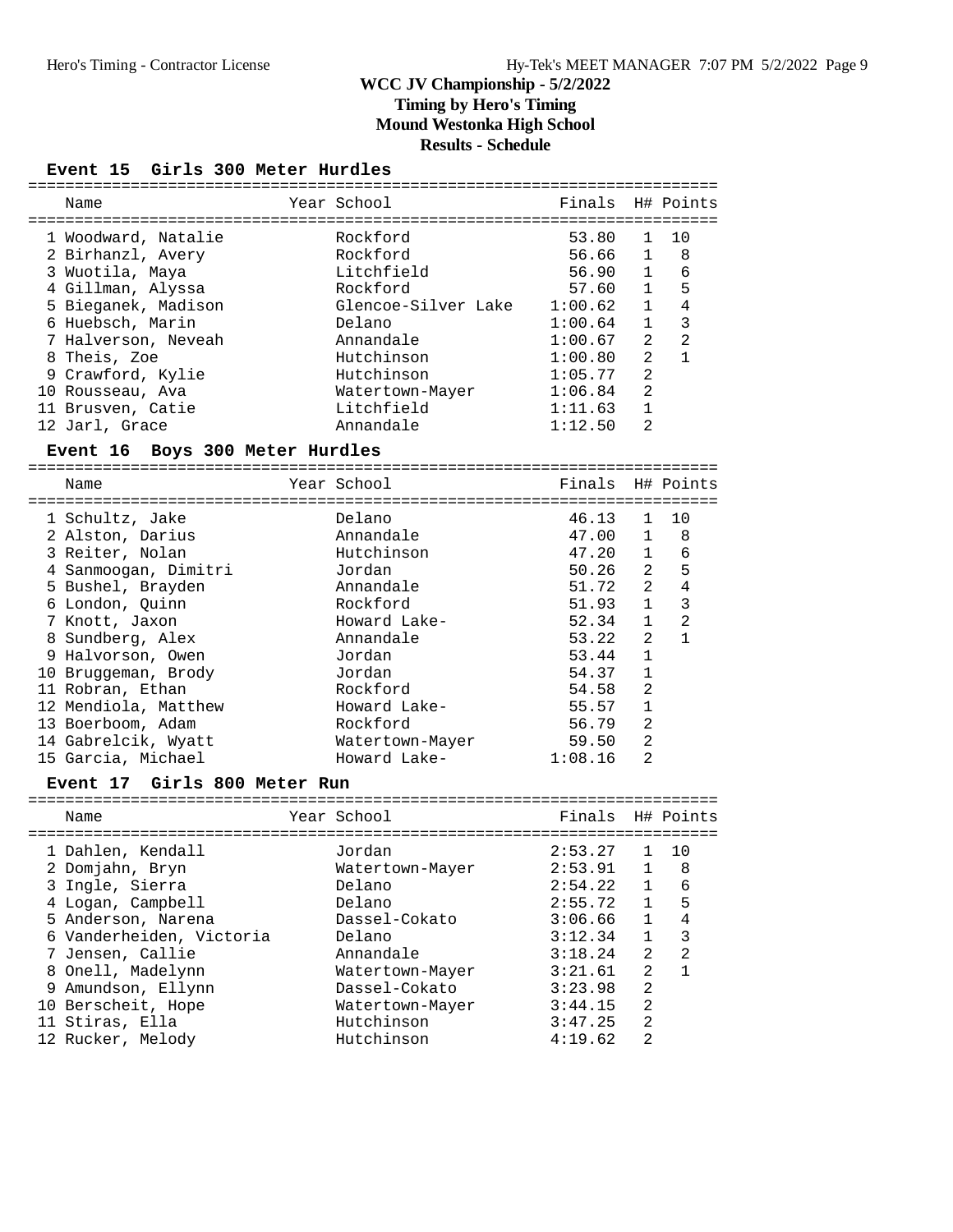## **Results - Schedule**

# **Event 18 Boys 800 Meter Run**

| Name                                     | Year School                         | Finals             |                | H# Points      |
|------------------------------------------|-------------------------------------|--------------------|----------------|----------------|
| 1 Young, Seth                            | Jordan                              | 2:19.62            | $\mathbf{1}$   | 10             |
| 2 Jackson, Wells                         | Jordan                              | 2:19.70            | $\mathbf{1}$   | 8              |
| 3 Braun, Colton                          | Rockford                            | 2:20.86            | $\mathbf{1}$   | 6              |
| 4 Jackola, Chet                          | Delano                              | 2:23.49            | $\mathbf{1}$   | 5              |
| 5 Pererva, Isaiah                        | Dassel-Cokato                       | 2:23.93            | $\mathbf{1}$   | 4              |
| 6 Houghton, Tim                          | Rockford                            | 2:24.93            | 2              | $\mathbf{3}$   |
| 7 Lehnen, Caden                          | Jordan                              | 2:26.26            | $\mathbf{1}$   | $\overline{a}$ |
|                                          | Litchfield                          | 2:27.54            | $\mathbf{1}$   | $\mathbf{1}$   |
| 8 Knudsen, Ethan                         | Dassel-Cokato                       |                    | 2              |                |
| 9 Koivisto, Tate<br>10 Barnhart, Caleb   |                                     | 2:28.12            | $\mathbf{1}$   |                |
|                                          | Watertown-Mayer<br>Delano           | 2:28.98<br>2:29.78 | $\mathbf{1}$   |                |
| 11 Stoltenow, Reise                      |                                     |                    | $\mathbf{1}$   |                |
| 12 Ferdig, Robbie                        | Rockford                            | 2:30.01            | 2              |                |
| 13 Hays, Isaac                           | Mound-Westonka                      | 2:32.43            | 2              |                |
| 14 Lilledahl, Mason                      | Mound-Westonka                      | 2:32.85            |                |                |
| 15 Behrens, Nathan                       | Watertown-Mayer                     | 2:35.84            | $\overline{2}$ |                |
| 16 Dennis, Keegan                        | Hutchinson                          | 2:38.95            | $\overline{a}$ |                |
| 17 Eldred, Jackson                       | Howard Lake-                        | 2:40.94            | $\overline{2}$ |                |
| 18 Kuznia, Cade                          | Howard Lake-                        | 2:41.09            | 2              |                |
| 19 Izazaga, Edwini                       | Litchfield                          | 2:46.44            | 2              |                |
| 20 Colvin, Sam                           | Hutchinson                          | 3:30.20            | 2              |                |
| Event 19 Girls 200 Meter Dash            |                                     |                    |                |                |
| Name                                     | Year School                         | Finals H# Points   |                |                |
|                                          |                                     |                    |                |                |
|                                          |                                     |                    |                |                |
|                                          | Watertown-Mayer                     | 28.47              | 4              | 10             |
| 1 Czinano, Mallory<br>2 Miller, Justine  | Rockford                            |                    | $\mathbf{1}$   | 8              |
| 3 Kariniemi, Sofia                       | Rockford                            | 29.37<br>29.52     | $\mathbf{1}$   | 6              |
|                                          | Dassel-Cokato                       | 29.75              | $\mathbf{1}$   | 5              |
| 4 Christensen, Saraven                   | Rockford                            |                    | $\mathbf{1}$   | 4              |
| 5 Ashfield, Jade                         | Litchfield                          | 30.05<br>30.37     | 3              | $\mathbf{3}$   |
| 6 Lanigan, Lily                          |                                     |                    | $\mathbf{1}$   | $\overline{2}$ |
| 7 Ranzau, Ava                            | Glencoe-Silver Lake<br>Howard Lake- | 30.95              | $\mathbf{1}$   | $\mathbf{1}$   |
| 8 Zillmer, Kylah                         | Jordan                              | 31.14              | $\mathbf{1}$   |                |
| 9 Stensland, Chloe                       | Dassel-Cokato                       | 31.41              | 4              |                |
| 10 Gallagher, Madisynne                  | Glencoe-Silver Lake                 | 31.43              | $\mathbf{1}$   |                |
| 11 Betcher, Lauren                       | Howard Lake-                        | 31.44<br>31.55     | 5              |                |
| 12 Guggemos, Anne                        |                                     | 31.75              | $\overline{2}$ |                |
| 13 Lee, Maria                            | Delano                              |                    |                |                |
| 14 Sipprell, Sara                        | Mound-Westonka                      | 31.98              | $\overline{c}$ |                |
| 15 Bowman, Meri                          | Annandale                           | 32.13              | 3              |                |
| 16 Butturff, Devinity                    | Howard Lake-                        | 32.31              | 5              |                |
| 17 Bieganek, Madison                     | Glencoe-Silver Lake                 | 32.54              | 5              |                |
| 18 Goldschmidt, Jenna                    | Hutchinson                          | 32.56              | 2              |                |
| 19 Galindo, Arihana                      | Jordan                              | 32.67              | 2              |                |
| 20 Putnam, Ellie                         | Mound-Westonka<br>Jordan            | 32.76<br>32.83     | 3<br>2         |                |
| 21 Burk, Victoria                        | Delano                              |                    |                |                |
| 22 Westberg, Megan                       |                                     | 33.01              | 2              |                |
| 23 Onell, Madelynn                       | Watertown-Mayer                     | 33.11              | 4              |                |
| 24 Heiskanen, Aada                       | Hutchinson                          | 33.20              | 2              |                |
| 25 Yearling, Bethany<br>26 Nee, Isabelle | Hutchinson<br>Delano                | 33.32<br>33.34     | 3<br>3         |                |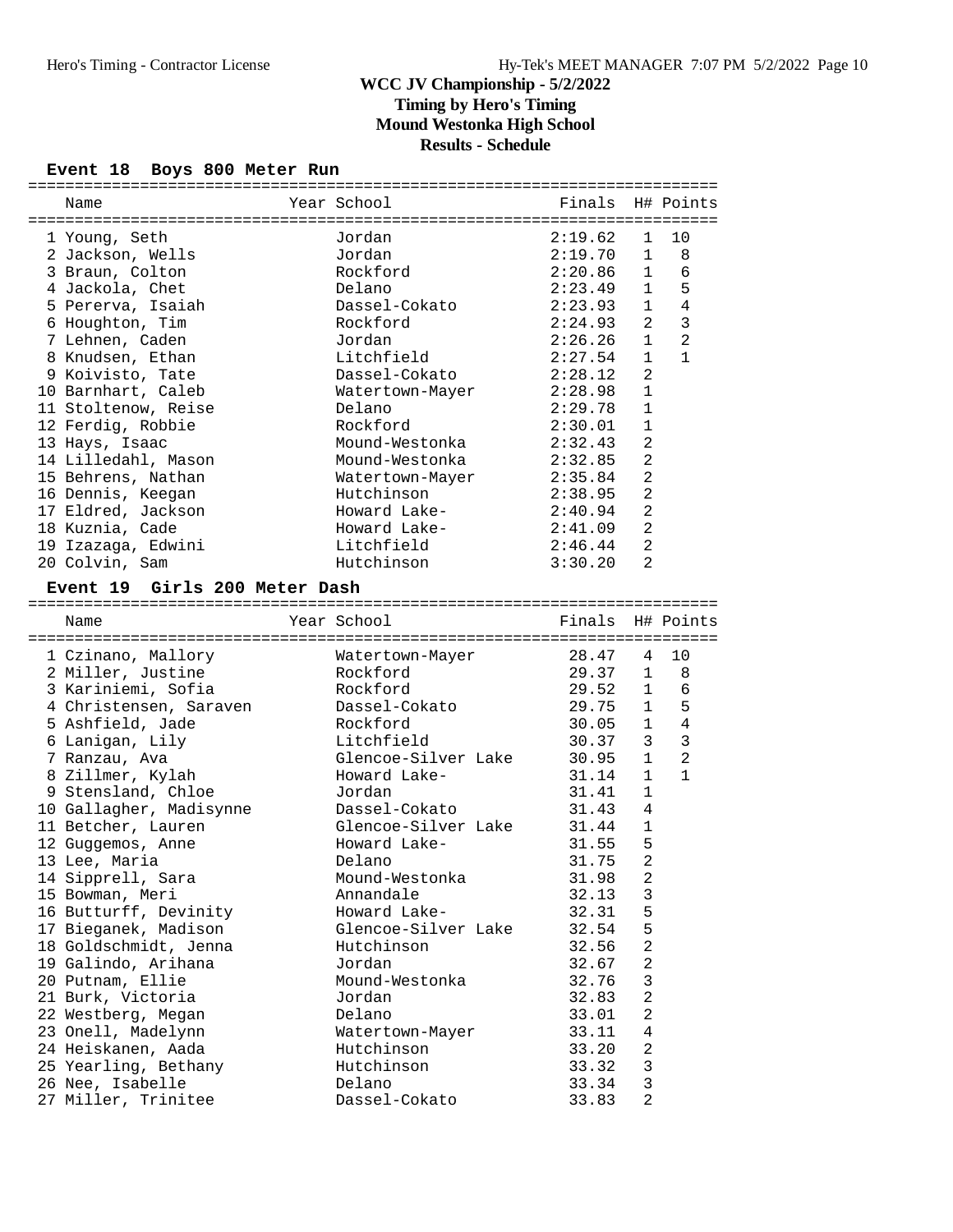#### **....Event 19 Girls 200 Meter Dash**

| 28 Gersema, Alice    | Watertown-Mayer | 33.85 | -3           |
|----------------------|-----------------|-------|--------------|
| 29 Ham, Ashley       | Mound-Westonka  | 34.35 | 4            |
| 30 Wuotila, Emma     | Litchfield      | 34.90 | - 3          |
| 31 Mahonney, Ella    | Litchfield      | 35.16 | $\mathbf{3}$ |
| 32 Fischer, Felicity | Annandale       | 35.53 | 4            |
| 33 Carreras, Marta   | Annandale       | 36.41 | 4            |

### **Event 20 Boys 200 Meter Dash**

==========================================================================

| Name                               | Year School               | Finals    |                         | H# Points                    |
|------------------------------------|---------------------------|-----------|-------------------------|------------------------------|
| 1 Gregor, Breck                    | Hutchinson                | 25.09     | $\mathbf{1}$            | 10                           |
| 2 Brown, Hayden                    | Howard Lake-              | 25.66     | $\mathbf{1}$            | 8                            |
| 3 White, Jacob                     | Rockford                  | 25.83     |                         | $\epsilon$<br>$\overline{2}$ |
| 4 Zarate, Alan                     | Jordan                    | $26.08$ 1 |                         | 5                            |
| 5 Selseth, Landon                  | Dassel-Cokato             | 26.28     | $\mathbf{1}$            | $\overline{4}$               |
| 6 Hulzebos, Jack                   | Mound-Westonka            | 26.30     | 2                       | $\overline{3}$               |
| 7 Valdez, Brandon                  | Annandale                 | 26.44     | $\overline{4}$          | $\overline{2}$               |
| 8 Kelly, Ben                       | Delano                    | 26.46     | $\mathbf{1}$            | $\mathbf{1}$                 |
| 9 Hohenstein, Jack                 | Delano                    | 26.47     | $\mathbf{1}$            |                              |
| 10 Henke, Nolan                    | Dassel-Cokato             | 26.62     | 5                       |                              |
| 11 Larson, Dalton                  | Rockford                  | 26.69     | $\overline{2}$          |                              |
| 12 Westman, Thomas                 | Annandale                 | 27.10     | 5                       |                              |
| 13 Platzer, Roland                 | Watertown-Mayer 27.13     |           | $\overline{2}$          |                              |
| 14 Amberg, Kaeden                  | Glencoe-Silver Lake 27.20 |           | $\overline{2}$          |                              |
| 15 Jordan, Raul                    | Mound-Westonka            | 27.24     | 5                       |                              |
| 16 Stier, Hunter                   | Jordan                    | 27.27     | $\overline{3}$          |                              |
| 17 Jorgensen, Jadiin               | Hutchinson                | 27.34     | $\overline{a}$          |                              |
| 18 Jewison, Luke                   | Watertown-Mayer 27.82     |           | $\overline{3}$          |                              |
| 19 Hajdukiewicz, Kuba              | Mound-Westonka            | 27.98     | $\overline{4}$          |                              |
| 20 Martinson, Jackson              | Glencoe-Silver Lake 28.05 |           | $\overline{4}$          |                              |
| 21 Beck, Kohlton                   | Delano                    | 28.29     | $\overline{2}$          |                              |
| 22 Keith, Nik                      | Dassel-Cokato             | 28.41     | 4                       |                              |
| 23 Knott, Jaxon                    | Howard Lake-              | 28.61     | $\mathbf{3}$            |                              |
| 24 Schinze, Lincoln                | Watertown-Mayer           | 28.81     | $\overline{3}$          |                              |
| 25 Taylor, Anthony                 | Litchfield                | 29.26     | $\overline{\mathbf{3}}$ |                              |
| 26 Rickertsen, Adam                | Hutchinson                | 29.44     | $\overline{\mathbf{3}}$ |                              |
| 27 Boesen, Tyler                   | Litchfield                | 31.63     | $\overline{3}$          |                              |
| 28 Rojas-Espzna, Samuel Litchfield |                           | 32.30     | $\overline{4}$          |                              |
| 29 Martinson, Carter               | Glencoe-Silver Lake       | 33.64     | 4                       |                              |

## **Event 22 Boys 3200 Meter Run**

======================================================================= Name The Year School The Finals Points ======================================================================= 1 Grant, Liam Mound-Westonka 12:07.37 10 2 Riemer, Ezekiel Howard Lake- 12:14.99 8 3 Warden, Jacob Jordan 12:17.50 6 4 Wendler, Carson Howard Lake- 12:28.60 5 5 Cox, Anton Litchfield 12:55.95 4 6 Paulsen, Caleb Jordan 13:29.59 3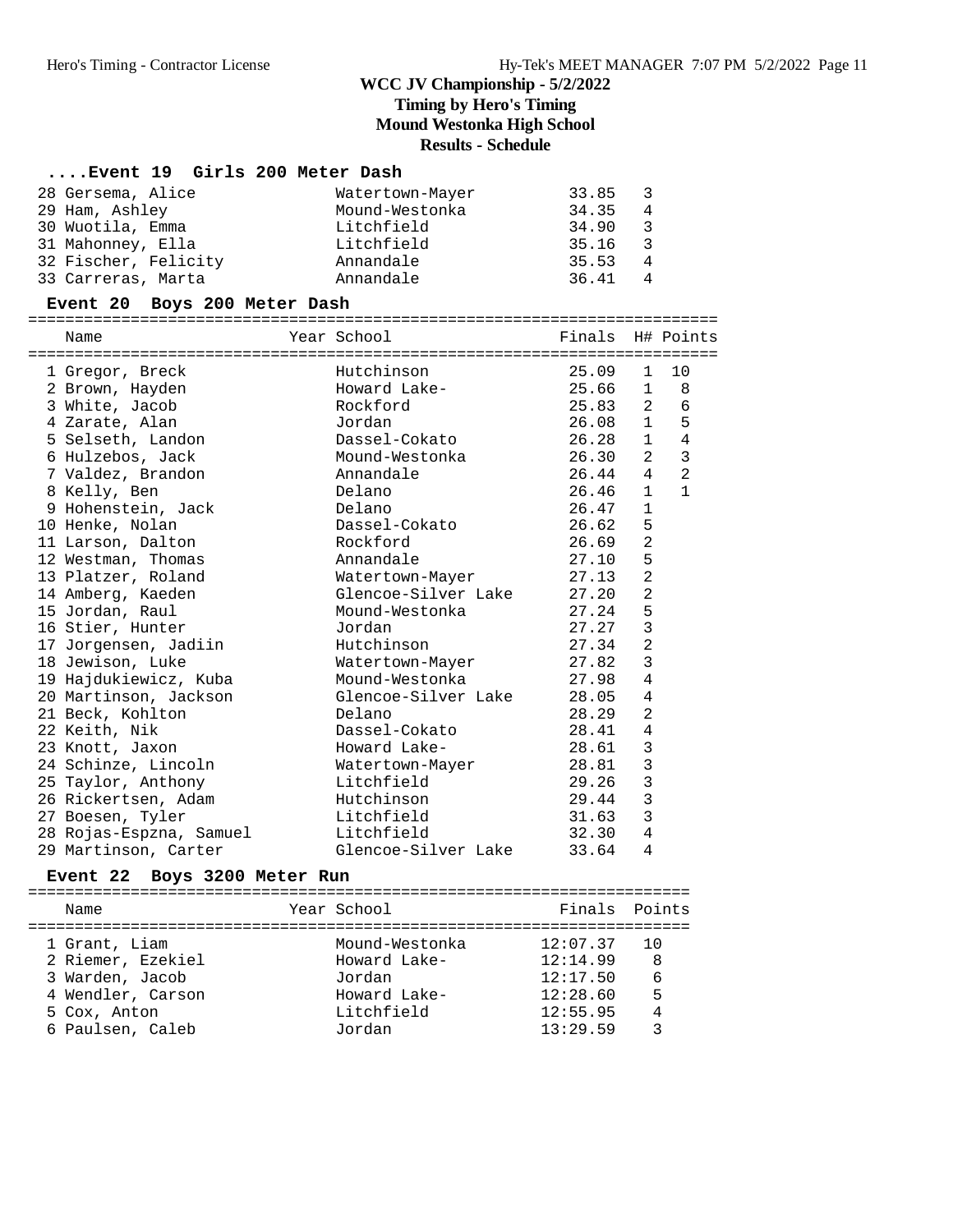### **Results - Schedule**

### **Event 23 Girls 4x400 Meter Relay**

======================================================================= School **Finals** Points ======================================================================= 1 Rockford 'A' 4:37.80 10 1) Woodward, Natalie 2) Gillman, Alyssa 3) Ashfield, Jade (4) 4) Freed, Riley 2 Litchfield 'A' 4:48.23 8 1) Lopez, Carmen 2) Guggemos, Katelyn 3) Thoma, Abby  $4)$  Ziegler, Kala 3 Annandale 'A' 4:49.84 6 1) Halverson, Neveah 2) Kent, Alyssa 3) Wheeler, Izzie  $4)$  Amundson, Addison 4 Jordan 'A' 4:50.79 5 1) Grove, Daeton 2) Church, Molly 3) Dahlen, Kendall 4) Stensland, Chloe 5 Delano 'A' 4:59.90 4 1) Jostock, Lydia 2) Logan, Campbell 3) Ingle, Sierra (1988) 4) Alipour, Maddy 6 Annandale 'B' 5:18.36 1) Klippenes, Mariah 2) Kjaer, Julia 3) Phillips, Debra 4) Morales, Samantha **Event 24 Boys 4x400 Meter Relay** ======================================================================= School **Finals** Points **Points** ======================================================================= 1 Jordan 'A' 1) Stier, Hunter (2) Major, Ian 3) Jackson, Wells (4) Young, Seth 2 Rockford 'A' 4:03.35 8 1) Michlitsch, Tanner (2) Braun, Colton 3) Tauber, Drew  $\begin{array}{ccc} 4 & \text{Mager, Tyler} \end{array}$  3 Mound-Westonka 'A' 4:08.28 6 1) Wolf, Noah 2) Boe, Theophilus 3) Jordan, Raul (4) Wolf, Joseph 4 Litchfield 'A' 4:10.64 5 1) Slinden, Elijah 2) Chvatal, Xander 3) DeSmith, Arik (4) Knudsen, Ethan 5 Rockford 'C' 4:11.77 1) Houghton, Tim 2) Tolsma, Sage 3) Brun, Charles (4) Faber, Ian 6 Jordan 'B' 4:13.04 1) Lehnen, Caden 2) Thach, Wade 3) Lederle, Antonio 4) Spillman, Logan 7 Delano 'A' 4:13.62 4 1) Otto, John 2) Jackola, Chet 3) Forliti, Grant (4) Ulberg, Henry 8 Rockford 'B' 4:14.79 1) Boerboom, Adam 2) Ladman, Max 1) Boerboom, Addin (1992)<br>3) Robran, Ethan (1994) White, Jacob 9 Jordan 'C' 4:28.68 1) Bohlsen, Logan 2) Menden, Wilson 3) Hyer, Cullen (4) Salzwedel, Noah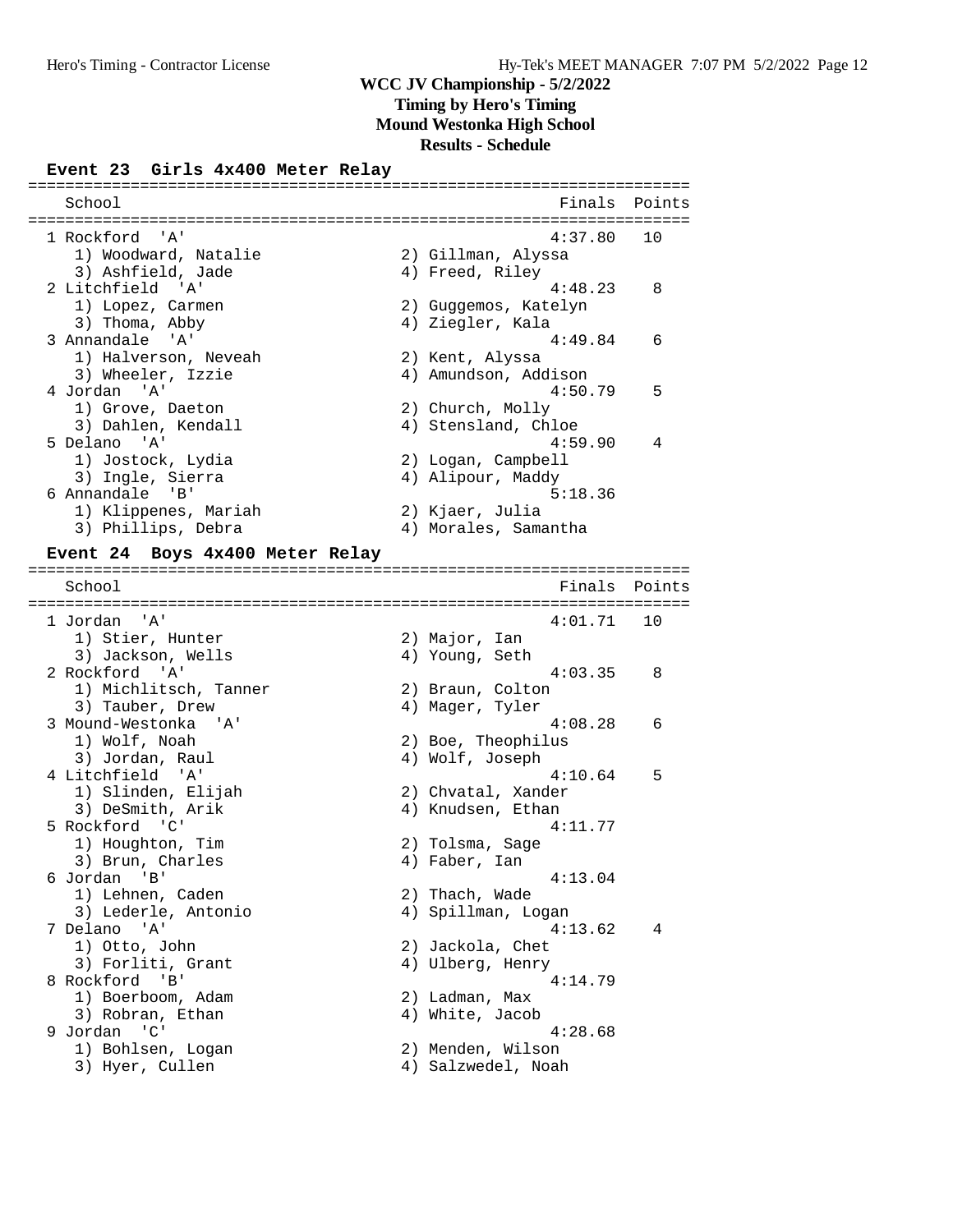**Timing by Hero's Timing**

**Mound Westonka High School**

**Results - Schedule**

**Event 25 Girls Shot Put**

| $27-04.25$ $27-01$ $28-03.75$                                           |                              |                |                | 10           |
|-------------------------------------------------------------------------|------------------------------|----------------|----------------|--------------|
| 2 Borowicz, Savannah<br>$24-08.50$ $28-01.50$ $24-05.50$                | Jordan                       | $28 - 01.50$ 3 |                | 8            |
| 3 Rasset, Ella                                                          | Annandale                    | $28 - 00.50$ 2 |                | 6            |
| 25-00.50 25-11.50 28-00.50                                              |                              |                |                |              |
|                                                                         |                              |                | 3              | 5            |
| 4 Evans, Mckenna                                                        | Rockford                     | 27-09.00       |                |              |
| 25-10 27-09 26-04.50                                                    |                              |                |                |              |
| 5 Christensen, Danyely Mound-Westonka                                   |                              | $27 - 04.50$   | 3              | 4            |
| 25-10.50 27-04.50 27-04                                                 |                              |                |                |              |
| 6 Lark, Jordyn                                                          | Rockford                     | $26 - 00.50$   | 3              | 3            |
| 23-08 26-00.50 24-11.50                                                 |                              |                |                |              |
| 7 Hintz, Riley                                                          | Howard Lake-                 | $25 - 07.00$   | $\mathbf{1}$   | 2            |
| $23 - 02.50$ $25 - 07$ $25 - 01$                                        |                              |                |                |              |
| 8 Gedde, Josie                                                          | Dassel-Cokato                | $24 - 01.00$   | 3              | $\mathbf{1}$ |
| FOUL 24-01 23-04.50                                                     |                              |                |                |              |
| 9 Voss, Alaina                                                          | Glencoe-Silver Lake 23-08.00 |                | 3              |              |
|                                                                         |                              |                |                |              |
| $22 - 05.50$ $22 - 05$ $23 - 08$                                        |                              |                |                |              |
| 10 Frisbie, Kira                                                        | Watertown-Mayer              | $23 - 03.50$   | $\mathbf{1}$   |              |
| $22 - 05$ $23 - 03.50$ $23 - 02$                                        |                              |                |                |              |
| 11 Juarez Ramirez, Lindsey Glencoe-Silver Lake 23-00.50                 |                              |                | 2              |              |
| 23-00.50 21-03 22-09.25                                                 |                              |                |                |              |
| 12 Daniels, Emma                                                        | Annandale                    | $22 - 07.50$   | 3              |              |
| 21-11 22-07.50 22-07.50                                                 |                              |                |                |              |
| 13 Baumann, Hailey <b>Baumann</b> , Hailey <b>Baumann</b> , Hailey      |                              |                | $\overline{a}$ |              |
| 22-03.50 22-00.50 22-04.50                                              |                              |                |                |              |
|                                                                         |                              |                | 2              |              |
| 14 Lemke, Jaqueline Glencoe-Silver Lake 21-10.50<br>20-08 FOUL 21-10.50 |                              |                |                |              |
| 15 Gilbert, Anja                                                        | Watertown-Mayer              | $21 - 10.00$   | $\mathbf{1}$   |              |
|                                                                         |                              |                |                |              |
| 19-10 21-10 21-00.50                                                    |                              |                |                |              |
| 16 Truenow, Isabelle                                                    | Annandale                    | $21 - 07.50$   | $\overline{a}$ |              |
| $20-07.50$ $20-05.50$ $21-07.50$                                        |                              |                |                |              |
| 17 Robinson, Olivia                                                     | Jordan                       | $21 - 07.00$   | 3              |              |
| FOUL 20-09.25 21-07                                                     |                              |                |                |              |
| 18 Jensen, Callie                                                       | Annandale                    | $21 - 01.50$   | 3              |              |
| 20-11.50 21-01.50 20-07.50                                              |                              |                |                |              |
| 19 Zeidler, Naomi Mannandale                                            |                              | $21 - 01.50$   | $\overline{a}$ |              |
| 19-05 19-05.50 21-01.50                                                 |                              |                |                |              |
| 20 Pascua, Kailene                                                      | Dassel-Cokato                | $20 - 10.00$   | 2              |              |
| $19 - 06.50$ $18 - 03$<br>$20 - 10$                                     |                              |                |                |              |
| 21 Levar, Jaylee                                                        | Jordan                       | $19 - 11.50$   | 3              |              |
| $18-04.50$ $19-11.50$<br>$18 - 05.50$                                   |                              |                |                |              |
|                                                                         |                              |                |                |              |
| 22 Black, Reese                                                         | Delano                       | $19 - 07.50$   | 1              |              |
| 19-03 19-07.50 19-07                                                    |                              |                |                |              |
| 23 Vandersyde, Olivia                                                   | Jordan                       | $19 - 07.25$   | $\overline{a}$ |              |
| 19-07.25 18-09.50 17-08                                                 |                              |                |                |              |
| 24 Christensen, Lily                                                    | Litchfield                   | $19 - 07.00$   | 1              |              |
| $19 - 06$<br>19-07 19-07                                                |                              |                |                |              |
| 25 Buesgens, Josephine                                                  | Jordan                       | $19 - 07.00$   | 1              |              |
| $19 - 00$ $18 - 00$<br>$19 - 07$                                        |                              |                |                |              |
| 26 Carlson, Emma                                                        | Mound-Westonka               | $19 - 07.00$   | 2              |              |
| 19-07 18-06 18-05                                                       |                              |                |                |              |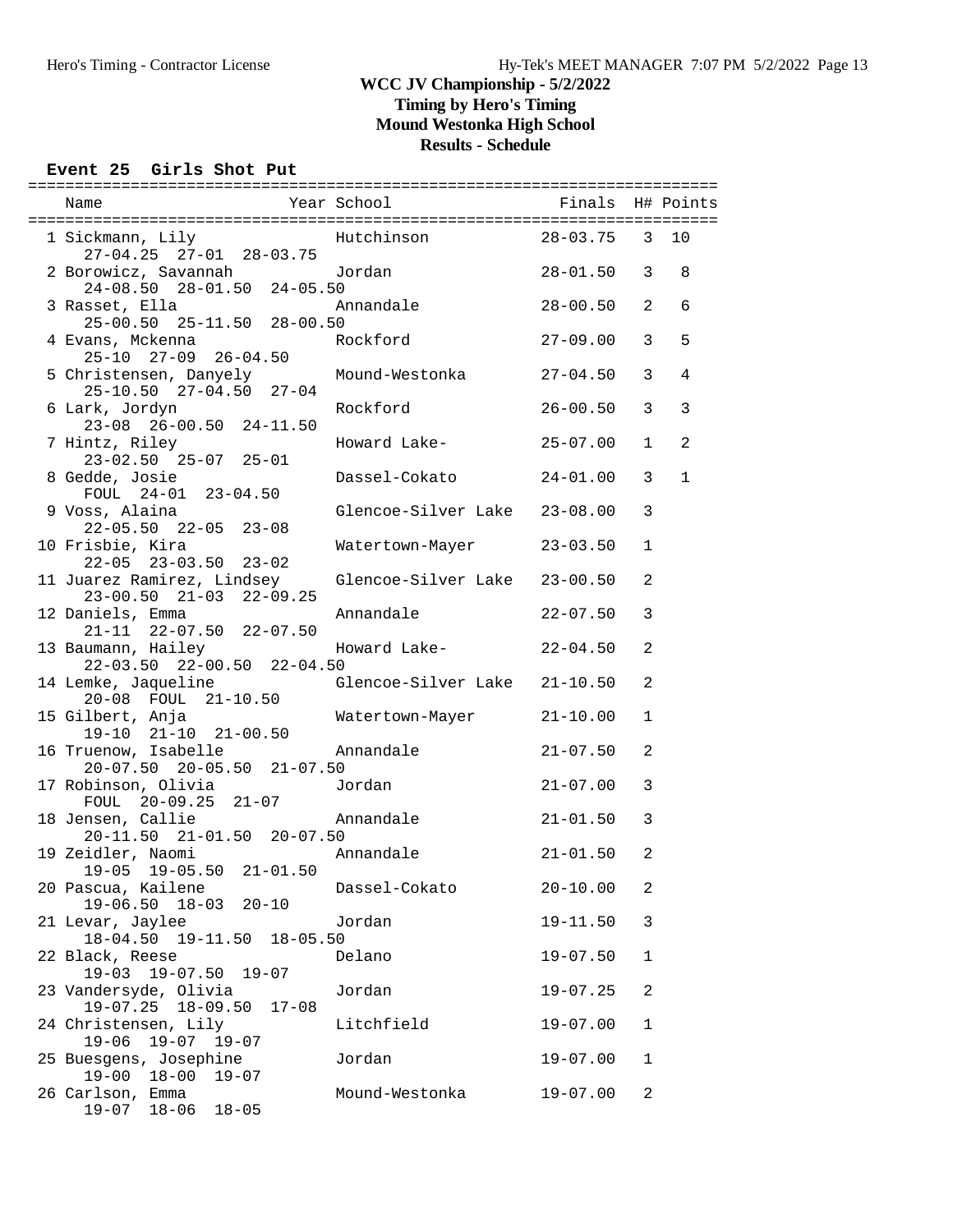# **WCC JV Championship - 5/2/2022 Timing by Hero's Timing**

**Mound Westonka High School**

# **Results - Schedule**

### **....Event 25 Girls Shot Put**

| 27 Hanson, Emily                    | Watertown-Mayer     | $19 - 06.00$ | 2            |
|-------------------------------------|---------------------|--------------|--------------|
| $18 - 09.50$ $19 - 06$<br>FOUL      |                     |              |              |
| 28 Bernick, Hanley                  | Delano              | $19 - 04.00$ | $\mathbf{1}$ |
| $16-11$ $17-06.50$ $19-04$          |                     |              |              |
| 29 Cox, Danica                      | Delano              | $19 - 00.00$ | $\mathbf{1}$ |
| $17-09$ $19-00$ $18-08$             |                     |              |              |
| 30 Neyers, Jenna                    | Glencoe-Silver Lake | $18 - 08.00$ | -1           |
| $18 - 01.50$ $17 - 09$<br>$18 - 08$ |                     |              |              |
| 31 Starkovich, Josie                | Litchfield          | $17 - 02.00$ | $\mathbf{1}$ |
| $17 - 02$ $16 - 08.50$<br>FOUL      |                     |              |              |
| 32 Ulberg, Grace                    | Delano              | $17 - 01.00$ | 1            |
| $17-01$ $15-05$ $14-05$             |                     |              |              |
| 33 Horobin, Claire                  | Delano              | $15 - 11.00$ |              |
| 15-06 15-07<br>$15 - 11$            |                     |              |              |

#### **Event 40 Boys Shot Put**

========================================================================== Year School **Finals** H# Points ========================================================================== 1 Yurek, Elijah Glencoe-Silver Lake 41-11.00 4 10 41-11 39-01 FOUL 2 Meier, Joe Watertown-Mayer 40-05.00 4 8 40-05 39-01.50 32-00 3 Ardolf, Sawyer Glencoe-Silver Lake 38-05.00 4 6 33-11.50 37-05 38-05 4 Klatt, Nathan Annandale 36-04.50 4 5 34-08 34-00.50 36-04.50 5 Homan, Dylan Litchfield 35-07.00 4 4 34-11 33-00 35-07<br>6 Larive, Heston Delano 35-01.50 4 3 33-03 35-01.50 32-00 7 Wang, Gavin Annandale 34-11.00 3 2 34-11 34-08 34-03 8 Popp, Gavin Glencoe-Silver Lake 34-09.00 4 1 FOUL 34-09 FOUL 9 Petersen, Dane Glencoe-Silver Lake 34-05.00 4 34-05 FOUL 32-11 10 Kleinsasser, Carter Mound-Westonka 34-02.00 4 34-02 33-07 33-06 11 Burmeister, Tanner Watertown-Mayer 34-01.00 4 34-01 33-00 33-10 12 Konrady, Cayden Mound-Westonka 33-09.00 4 32-08.50 33-09 33-06 13 Johnson, Evan Annandale 33-06.00 3 32-04 33-06 31-09 14 Peters, Alexander Jordan 33-05.00 4 33-05 33-00.50 31-06.50 15 Barta, Liam Delano 33-04.50 3 33-04.50 32-04 FOUL 16 Lange, Cole Watertown-Mayer 33-03.00 2 33-03 32-05.50 30-10 17 Kneeland, Zachary Rockford 32-08.00 3 32-06 32-04.50 32-08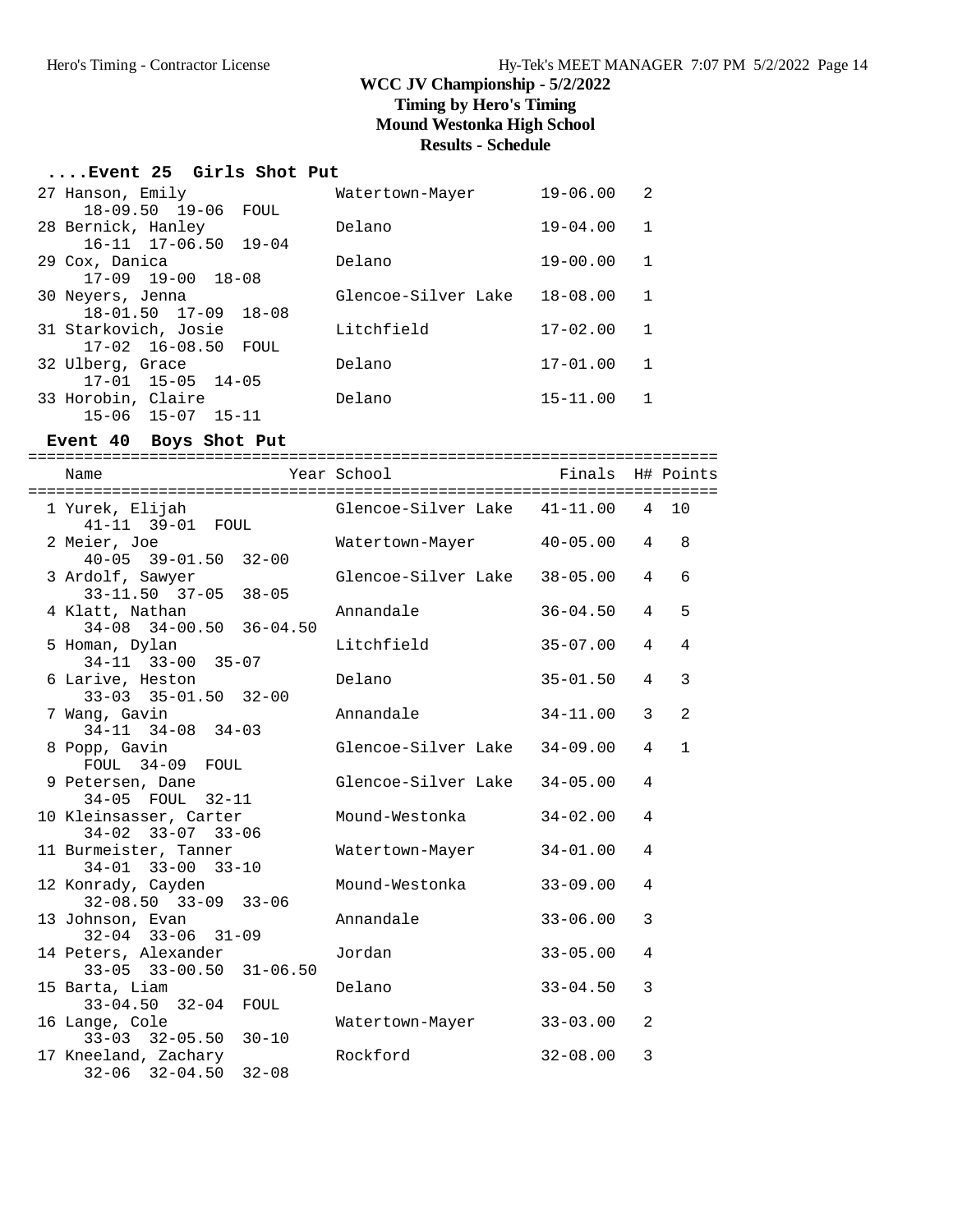# **Results - Schedule**

| Event 40 Boys Shot Put                                        |                     |              |                          |
|---------------------------------------------------------------|---------------------|--------------|--------------------------|
| 18 Nau, Arley<br>$32 - 01$ $30 - 07$ $29 - 09.50$             | Delano              | $32 - 01.00$ | $\overline{\phantom{a}}$ |
| 19 Evans, Chase<br>29-11 31-03 31-08                          | Rockford            | $31 - 08.00$ | 3                        |
| 20 Mendoza, Andrew<br>$3-03$ $31-06.50$ $31-06.50$            | Howard Lake-        | $31 - 06.50$ | $\overline{a}$           |
| 21 Gregory, Richard<br>$31 - 01$ $29 - 03$ $27 - 02.50$       | Jordan              | $31 - 01.00$ | $\overline{4}$           |
| 22 Bonde, Andrew<br>$6-09.50$ $30-10$ $28-00.50$              | Glencoe-Silver Lake | $30 - 10.00$ | $\overline{a}$           |
| 23 Kohls, Brandon<br>29-11 29-03 30-08.50                     | Watertown-Mayer     | $30 - 08.50$ | $\mathbf{1}$             |
| 24 Farber, Ethan<br>$30-07$ 29-06 28-08                       | Dassel-Cokato       | $30 - 07.00$ | 3                        |
| 25 Eckoff, Nicholas<br>27-04 30-02 30-00.50                   | Dassel-Cokato       | $30 - 02.00$ | $\overline{a}$           |
| 26 Weatherholt, Deagan<br>$28-06$ $30-02$ $29-11$             | Litchfield          | $30 - 02.00$ | 3                        |
| 27 Winston, O.J.<br>FOUL 30-01.25 29-00.50                    | Dassel-Cokato       | $30 - 01.25$ | $\overline{a}$           |
| 28 Hache', Jakob<br>$27-04$ 30-00 29-09                       | Jordan              | $30 - 00.00$ | 3                        |
| 29 Lokken, Nicholas<br>29-10 29-09 28-11                      | Watertown-Mayer     | $29 - 10.00$ | 3                        |
| 30 Reinholdt, James<br>28-01 28-08 27-11                      | Litchfield          | $28 - 08.00$ | 3                        |
| 31 Koeppe, Shane<br>$27 - 01$ $28 - 05.50$ $26 - 09$          | Howard Lake-        | $28 - 05.50$ | $\overline{a}$           |
| 32 Rasmussen, Brandon<br>26-05 28-01 27-06.50                 | Jordan              | $28 - 01.00$ | $\overline{a}$           |
| 33 Hollins, Tyson<br>27-05.75 27-10 25-00                     | Mound-Westonka      | $27 - 10.00$ | $\overline{c}$           |
| 34 Diers, Logan<br>$27-08.75$ $26-02$ $25-04.50$              | Howard Lake-        | $27 - 08.75$ | $\overline{a}$           |
| 35 Rannow, Chevei<br>27-02.50 27-02.75 26-06.50               | Hutchinson          | $27 - 02.75$ | $\mathbf 1$              |
| 36 Gnerer, Aaron<br>26-02.50 26-03.75 27-00                   | Dassel-Cokato       | $27 - 00.00$ | $\mathbf{1}$             |
| 37 Zuniga, Alan<br>26-02 24-05.50 26-11                       | Mound-Westonka      | $26 - 11.00$ | $\mathbf{1}$             |
| 38 Kuehl, Nickolas<br>$26-09$ $26-00.50$<br>$26 - 00$         | Litchfield          | $26 - 09.00$ | 2                        |
| 39 Gedde, Sam<br>$25 - 07.25$<br>26-02.50<br>$26 - 08$        | Dassel-Cokato       | $26 - 08.00$ | 1                        |
| 40 Smock, Josiah<br>$24 - 04.75$<br>$26 - 07.50$<br>$26 - 06$ | Dassel-Cokato       | $26 - 07.50$ | $\overline{a}$           |
| 41 Theisen, Branden<br>$25 - 10.50$ $26 - 04$ $26 - 04$       | Litchfield          | $26 - 04.00$ | $\overline{c}$           |
| 42 Bode, Parker<br>$24 - 08$<br>$26 - 03$<br>$26 - 02$        | Rockford            | $26 - 03.00$ | 1                        |
| 43 Magnus, Cooper<br>24-01 FOUL 26-00.50                      | Mound-Westonka      | $26 - 00.50$ | $\mathbf 1$              |
| 44 Luckett, Joe<br>24-00 23-06 22-04.50                       | Rockford            | $24 - 00.00$ | 1                        |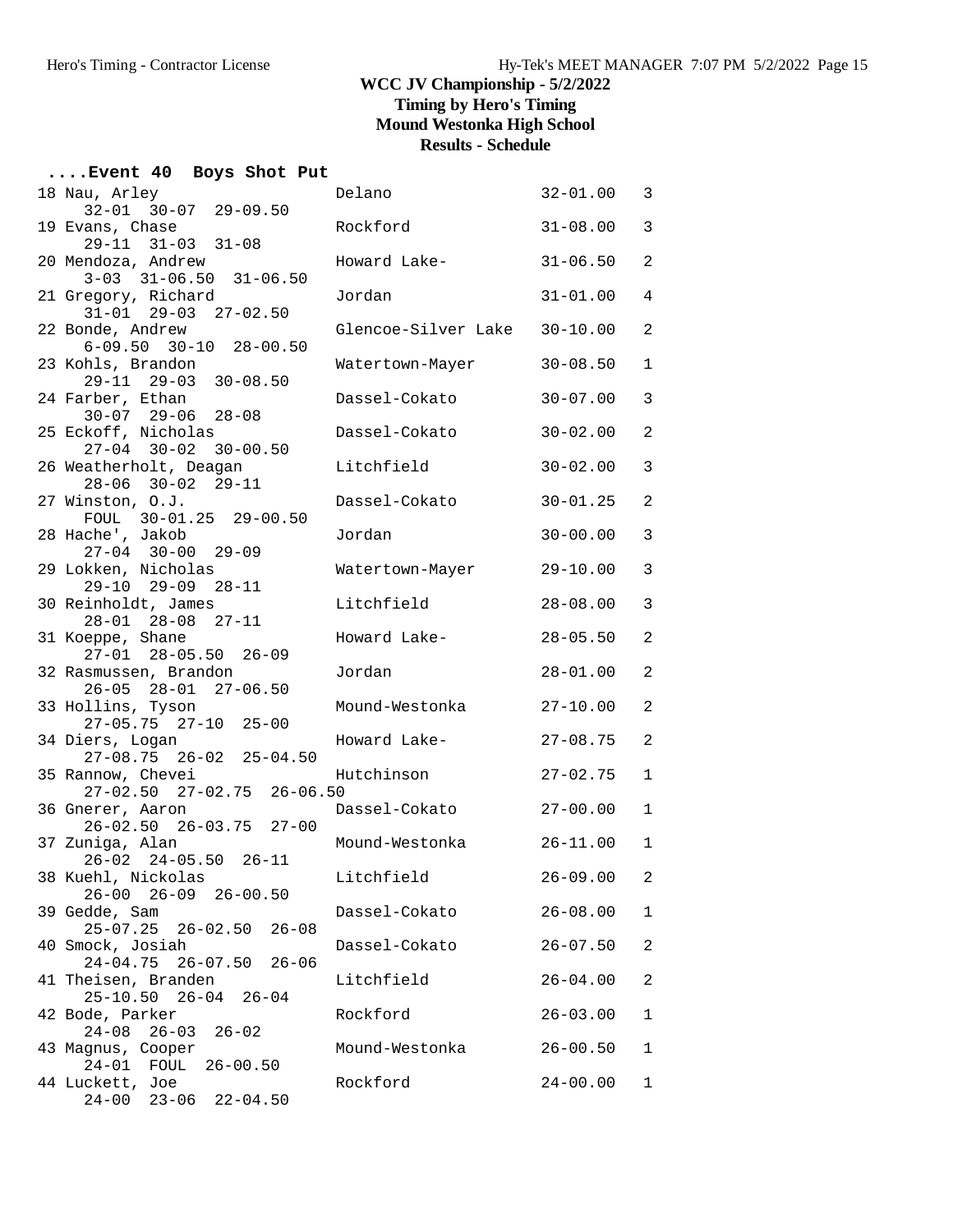**Timing by Hero's Timing**

**Mound Westonka High School**

## **Results - Schedule**

### **....Event 40 Boys Shot Put**

| 45 Burczek, Jack           | Hutchinson     | $23 - 08.00$ | -1             |
|----------------------------|----------------|--------------|----------------|
| FOUL 22-05.50 23-08        |                |              |                |
| 46 Larson, Micheal         | Mound-Westonka | $21 - 04.50$ | $\overline{1}$ |
| 21-03.75 FOUL 21-04.50     |                |              |                |
| 47 Spillman, Logan         | Jordan         | $20 - 01.00$ | 1              |
| $19-07$ $18-05.75$ $20-01$ |                |              |                |
| 48 Wirkkula, Cody          | Annandale      | $20 - 00.25$ | $\overline{1}$ |
| $18-04$ $20-00.25$ $19-10$ |                |              |                |
| -- Nokleby, Nick           | Delano         | FOUL         |                |
| FOUL<br>FOUL<br>FOUL       |                |              |                |

#### **Event 27 Girls Discus Throw**

========================================================================== Name Year School Finals H# Points ========================================================================== 1 Daniels, Emma Annandale 82-02 3 10 69-09 82-02 74-00 2 Voss, Alaina Glencoe-Silver Lake 80-07 3 8 75-09.50 FOUL 80-07 3 Gedde, Josie Dassel-Cokato 73-08 3 6 73-08 72-10 FOUL 4 Baumann, Hailey Howard Lake- 72-09.50 3 5 67-01 72-09.50 67-01 5 Christensen, Danyely Mound-Westonka 72-07 2 4 65-04.50 71-03.50 72-07 6 Kowalczyk, Chloe Litchfield 69-09 1 3 69-09 56-06 52-07 7 Zeidler, Naomi Annandale 68-10 3 2 FOUL 68-10 63-01.50 8 Lark, Jordyn Rockford 67-04.50 2 1 62-11 67-04.50 FOUL<br>9 Czinano, Mallory Watertown-Mayer 67-03 3 61-02.50 62-07 67-03 10 Sickmann, Lily Hutchinson 66-04.50 3 65-05.50 58-08 66-04.50 11 Borowicz, Savannah Jordan 64-01 3 57-01 64-01 FOUL 12 Evans, Mckenna Rockford 62-11.50 3 FOUL 62-11.50 50-00.50 13 Vandersyde, Olivia Jordan 62-04.50 3 58-08 FOUL 62-04.50 14 Pool, Faith Annandale 59-05.50 2 51-11 49-05 59-05.50<br>15 Juarez Ramirez, Lindsey Glencoe-Silver Lake 58-04 2 48-11.50 58-04 58-00 16 Bernick, Hanley Delano 58-01.50 1 58-01.50 51-09 53-00 17 Boerema, Maggie  $L$ itchfield 57-06 2 53-04 55-10.50 57-06 18 Buesgens, Josephine Jordan 57-04.50 1 57-04.50 53-07 55-00 19 Demarais, Gracie Annandale 57-00 3 57-00 55-07.75 49-05.50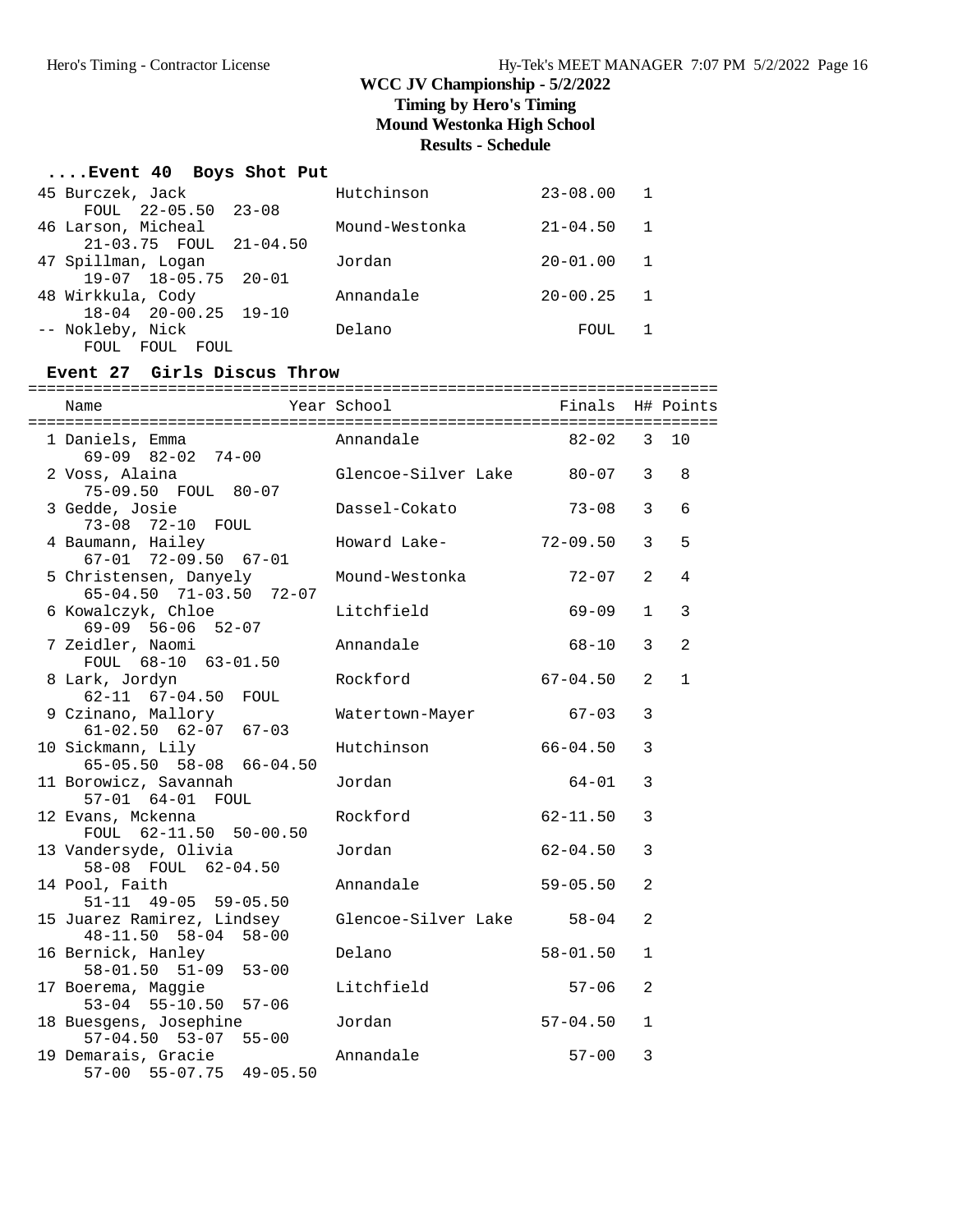# **....Event 27 Girls Discus Throw**

|                    | 20 Hanson, Emily<br>56-02 FOUL FOUL                      | Watertown-Mayer                                                                   | $56 - 02$ 2  |              |
|--------------------|----------------------------------------------------------|-----------------------------------------------------------------------------------|--------------|--------------|
|                    | 21 Rasset, Ella Mannandale<br>54-11.50 55-02.50 54-09.50 |                                                                                   | 55-02.50     | 2            |
|                    | $54-02.50$ $51-02$ $48-02.50$                            | 22 Robinson, Olivia                    Jordan                            54-02.50 |              | $\mathbf{1}$ |
|                    | 23 Pascua, Kailene (Dassel-Cokato<br>53-01.50 FOUL 53-02 |                                                                                   | $53 - 02$    | 2            |
|                    | 24 Levar, Jaylee<br>FOUL FOUL 53-02                      | Jordan                                                                            | $53 - 02$    | 2            |
| 25 Ulberg, Grace   | 41-10 FOUL 50-00                                         | Delano                                                                            | $50 - 00$    | $\mathbf{1}$ |
| 26 Carlson, Emma   | 46-07 47-09.50 FOUL                                      | Mound-Westonka 47-09.50                                                           |              | 2            |
|                    | 27 Black, Reese<br>47-01.50 47-09 46-09                  | Delano                                                                            | 47-09        | $\mathbf{1}$ |
| 28 Horobin, Claire | 47-02 43-03.25 41-09.75                                  | Delano                                                                            | $47 - 02$    | $\mathbf{1}$ |
| 29 Neyers, Jenna   | $44-00$ $45-07$ $39-01.50$                               | Glencoe-Silver Lake 45-07                                                         |              | $\mathbf{1}$ |
|                    | 30 Christensen, Saraven<br>FOUL 44-05.50 42-08.50        | Dassel-Cokato 44-05.50                                                            |              | 2            |
|                    | 31 Christensen, Lily Litchfield<br>FOUL 41-10 34-01.50   |                                                                                   | 41-10        | $\mathbf{1}$ |
|                    | 33-06.50 31-00.50 36-07.50                               | 32 Starkovich, Josie bitchfield                                                   | $36 - 07.50$ | $\mathbf{1}$ |
|                    | FOUL FOUL FOUL                                           | -- Lemke, Jaqueline           Glencoe-Silver Lake     FOUL                        |              | 3            |

### **Event 39 Boys Discus Throw**

========================================================================== Name The Year School The Finals H# Points ========================================================================== 1 Wang, Gavin Annandale 128-00 1 10 122-03.50 128-00 FOUL 2 Popp, Gavin Glencoe-Silver Lake 116-06 4 8 111-10 112-11.50 116-06 3 Yurek, Elijah Glencoe-Silver Lake 108-09.50 4 6 106-01 108-09.50 FOUL 4 Petersen, Dane Glencoe-Silver Lake 101-00 4 5 101-00 96-10 FOUL<br>5 Konrady, Cayden Mound-Westonka 97-08 3 4 FOUL FOUL 97-08 6 Klatt, Nathan Annandale 97-07 4 3 FOUL 94-03 97-07 7 Weatherholt, Deagan Litchfield 96-03.50 4 2 FOUL 96-03.50 69-06 8 Kleinsasser, Carter Mound-Westonka 95-00 2 1 93-03.50 93-09 95-00 9 Nau, Arley Delano 88-06 4 79-01.50 88-03.50 88-06 10 Hollins, Tyson Mound-Westonka 87-09 3 78-08.50 FOUL 87-09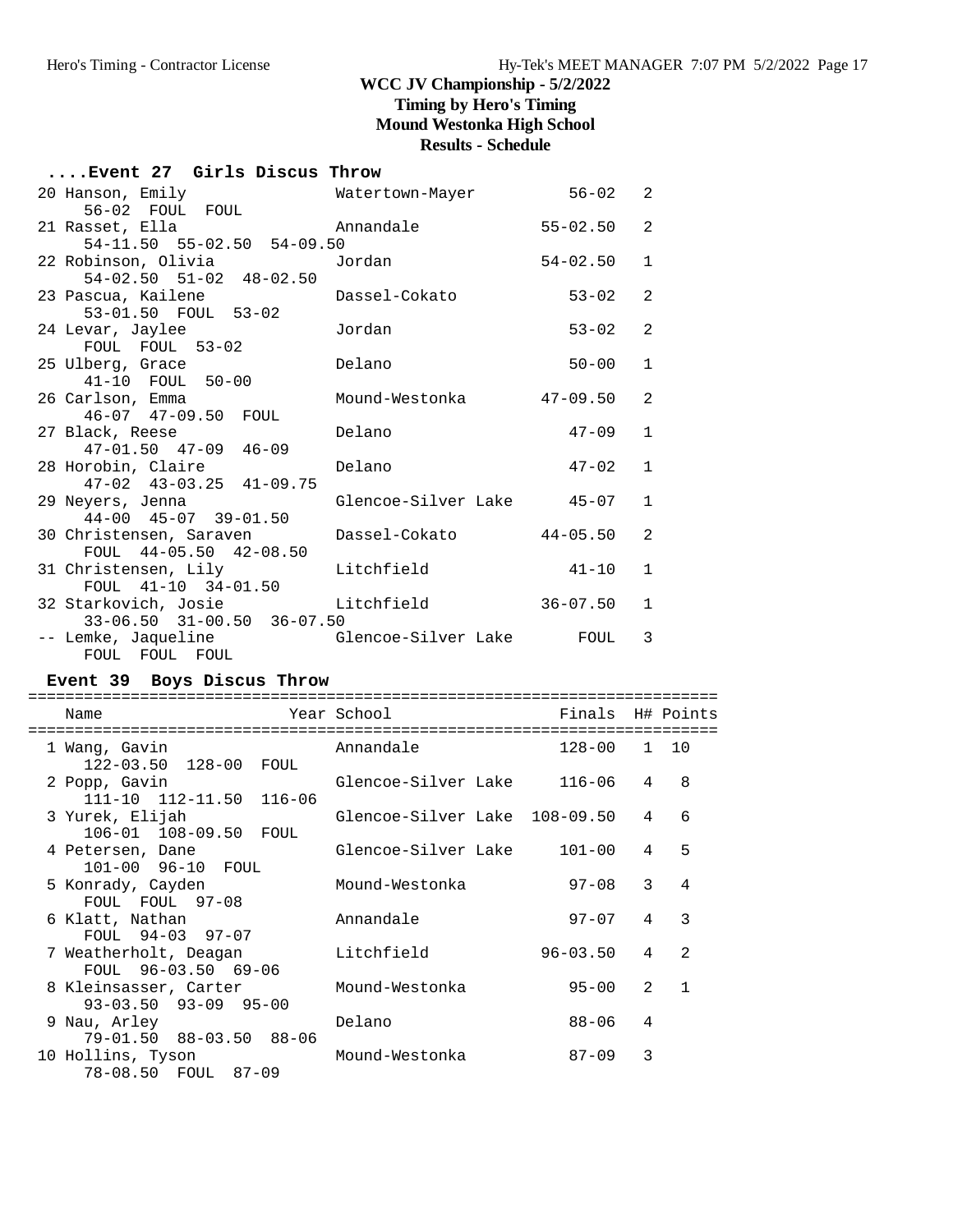# **....Event 39 Boys Discus Throw**

| 11 Farber, Ethan<br>86-03 78-00 81-10                    | Dassel-Cokato       | $86 - 03$    | $\overline{4}$          |
|----------------------------------------------------------|---------------------|--------------|-------------------------|
| 12 Burmeister, Tanner<br>78-11.50 85-00 81-05.50         | Watertown-Mayer     | $85 - 00$    | $\mathbf 1$             |
| 13 Gregory, Richard<br>84-01 76-11 FOUL                  | Jordan              | $84 - 01$    | $\overline{4}$          |
| 14 Peters, Alexander<br>82-05 82-07.50 FOUL              | Jordan              | $82 - 07.50$ | 3                       |
| 15 Diers, Logan<br>82-04 71-01.50 79-06                  | Howard Lake-        | $82 - 04$    | 3                       |
| 16 Winston, O.J.<br>72-06 81-03 82-00                    | Dassel-Cokato       | $82 - 00$    | $\mathbf 1$             |
| 17 Meier, Joe<br>FOUL 80-06.50 FOUL                      | Watertown-Mayer     | $80 - 06.50$ | $\overline{4}$          |
| 18 Eckoff, Nicholas<br>78-03 77-05 79-00                 | Dassel-Cokato       | $79 - 00$    | 3                       |
| 19 Gnerer, Aaron<br>78-07 71-02 FOUL                     | Dassel-Cokato       | $78 - 07$    | $\overline{c}$          |
| 20 Kneeland, Zachary<br>$75-02$ $77-07$ $74-03$          | Rockford            | $77 - 07$    | 3                       |
| 21 Evans, Chase<br>$77 - 07$ $74 - 06$<br>$59 - 09$      | Rockford            | $77 - 07$    | 3                       |
| 22 Kohls, Brandon<br>$64 - 03$ $77 - 00$<br>$75 - 00.50$ | Watertown-Mayer     | $77 - 00$    | $\mathbf{1}$            |
| 23 Gedde, Sam<br>$76 - 03$ $75 - 03$<br>FOUL             | Dassel-Cokato       | $76 - 03$    | $\overline{a}$          |
| 24 Homan, Dylan<br>$69 - 04$ $76 - 02$<br>$71 - 09$      | Litchfield          | $76 - 02$    | $\overline{a}$          |
| 25 Barta, Liam<br>$75 - 09$ $74 - 05$<br>FOUL            | Delano              | $75 - 09$    | 3                       |
| 26 Lange, Cole<br>68-10.50 68-00.50 75-01.50             | Watertown-Mayer     | $75 - 01.50$ | $\overline{4}$          |
| 27 Johnson, Evan<br>$67-03.50$ $71-02$ $73-11.50$        | Annandale           | $73 - 11.50$ | 3                       |
| 28 Rasmussen, Brandon<br>FOUL 72-09 67-07                | Jordan              | $72 - 09$    | $\overline{4}$          |
| 29 Ardolf, Sawyer<br>FOUL FOUL 72-06                     | Glencoe-Silver Lake | $72 - 06$    | 3                       |
| 30 Hache', Jakob<br>FOUL 71-07 FOUL                      | Jordan              | $71 - 07$    | $\overline{2}$          |
| 31 Lokken, Nicholas<br>$67-07$ $70-00$ $70-10$           | Watertown-Mayer     | 70-10        | 3                       |
| 32 Koeppe, Shane<br>69-07 FOUL<br>FOUL                   | Howard Lake-        | $69 - 07$    | 2                       |
| 33 Bonde, Andrew<br>$69 - 03$ $68 - 00$<br>FOUL          | Glencoe-Silver Lake | $69 - 03$    | 2                       |
| 34 Reinholdt, James<br>68-06 66-03<br>$63 - 01$          | Litchfield          | $68 - 06$    | $\overline{\mathbf{c}}$ |
| 35 Fisher, Brayden<br>$65 - 09$ $61 - 00$<br>FOUL        | Rockford            | $65 - 09$    | 1                       |
| 36 Luckett, Joe<br>FOUL FOUL 64-01.50                    | Rockford            | $64 - 01.50$ | 1                       |
| 37 Theisen, Branden<br>58-05 59-00<br>$62 - 10$          | Litchfield          | $62 - 10$    | 2                       |
|                                                          |                     |              |                         |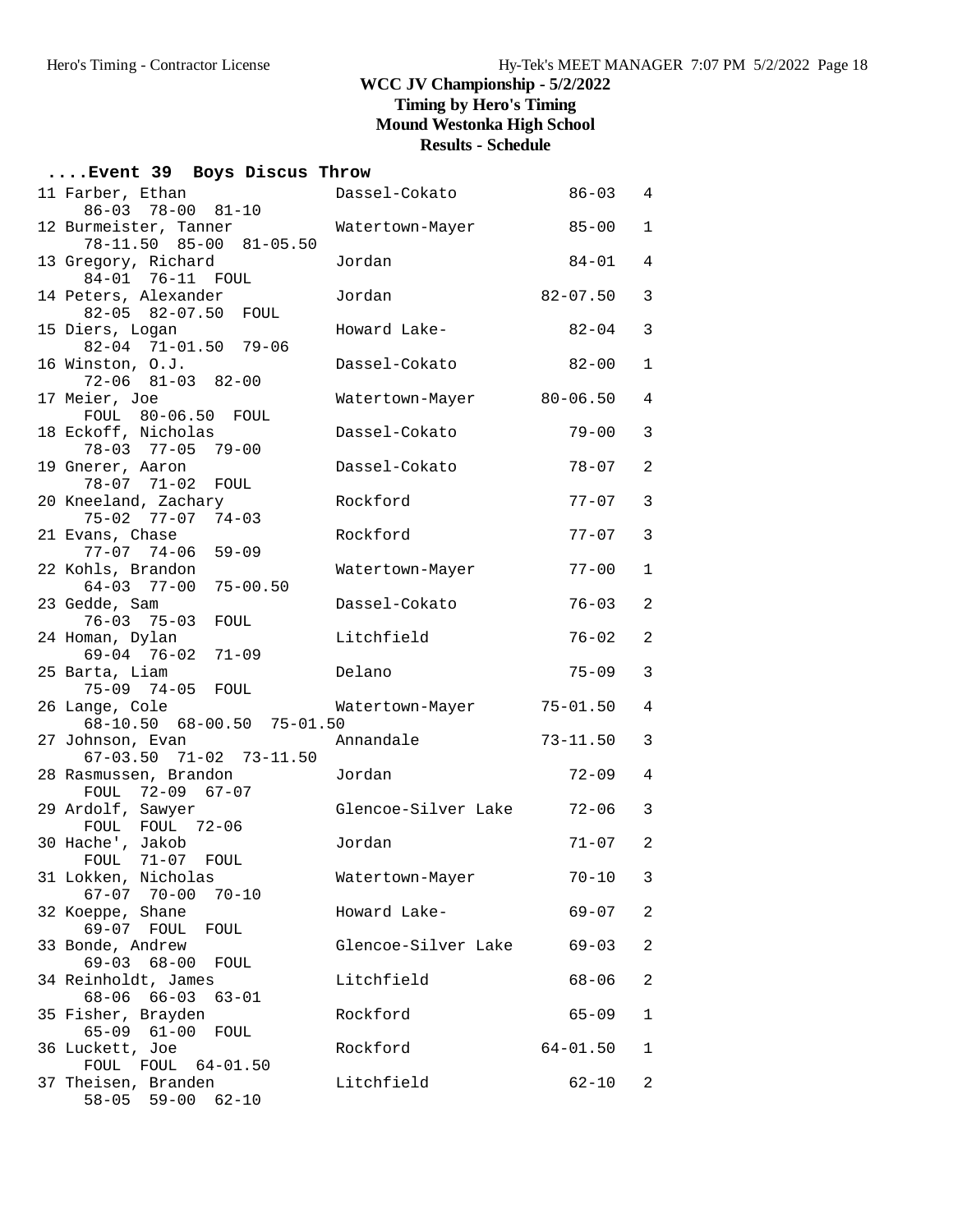# **Timing by Hero's Timing**

**Mound Westonka High School**

**Results - Schedule**

### **....Event 39 Boys Discus Throw**

| 38 Fenrich, Blake                   | Rockford       | $62 - 01.50$ |              |
|-------------------------------------|----------------|--------------|--------------|
| 57-10 62-01.50 58-06.50             |                |              |              |
| 39 Larson, Micheal                  | Mound-Westonka | $61 - 00$    |              |
| 54-03 FOUL 61-00                    |                |              |              |
| 40 Magnus, Cooper                   | Mound-Westonka | $60 - 05.50$ | $\mathbf{1}$ |
| $60 - 05.50$ $55 - 00$ $58 - 01.50$ |                |              |              |
| 41 Paulsen, Caleb                   | Jordan         | $58 - 08.50$ | -1           |
| $57-05$ $51-04$ $58-08.50$          |                |              |              |
| 42 Zuniga, Alan                     | Mound-Westonka | $58 - 04$    | 2            |
| $58 - 03$ $58 - 04$<br>FOUL         |                |              |              |
| 43 Wirkkula, Cody                   | Annandale      | $50 - 05$    | 2            |
| $45 - 09$ $50 - 05$<br>FOUL         |                |              |              |
| 44 Rannow, Chevei                   | Hutchinson     | $49 - 04$    |              |
| $49 - 03$<br>$49 - 04$<br>$39 - 10$ |                |              |              |

### **Event 29 Girls Pole Vault**

=======================================================================

| Name                                                                                                     | Year School                        | Finals      | Points       |
|----------------------------------------------------------------------------------------------------------|------------------------------------|-------------|--------------|
| ======================================<br>1 Schloeder, Alexandra<br>5-00 6-00 7-00 7-06 8-00 8-06 9-00   | ----------------------<br>Rockford | $8 - 06.00$ | 10           |
| $P$ $P$<br>P<br>$\mathbf{P}$<br>$\Omega$<br>2 Mayers, Vivian<br>$5-00$ $6-00$ $7-00$ $7-06$ $8-00$       | O XXX<br>Delano                    | $7 - 06.00$ | 8            |
| $\Omega$<br>XO<br>$\Omega$<br>Ρ<br>XXX                                                                   |                                    |             |              |
| 3 Koshiol, Anabelle<br>$5 - 00$ $6 - 00$ $7 - 00$ $7 - 06$<br>$\Omega$<br>$\mathbf{P}$<br>$\circ$<br>XXX | Rockford                           | $7 - 00.00$ | 6            |
| 4 Sandberg, Rachel<br>$5 - 00$ $6 - 00$ $7 - 00$ $7 - 06$<br>O XO<br>P<br>XXX                            | Rockford                           | $7 - 00.00$ | 5            |
| 5 Wigern, Hannah<br>$5 - 00$ $6 - 00$ $7 - 00$ $7 - 06$                                                  | Hutchinson                         | $7 - 00.00$ | 3.50         |
| O XXO<br>P<br>XXX<br>5 Witt, Olivia<br>$5 - 00$ $6 - 00$ $7 - 00$ $7 - 06$<br>O XXO<br>P<br>XXX          | Delano                             | $7 - 00.00$ | 3.50         |
| 7 Peterson, Bianca<br>$5 - 00$ $6 - 00$ $7 - 00$<br>O XXX<br>$\Omega$                                    | Jordan                             | $6 - 00.00$ | $\mathbf{1}$ |
| 7 Ziegler, Kala<br>$5 - 00$ $6 - 00$ $7 - 00$<br>O O XXX                                                 | Litchfield                         | $6 - 00.00$ | $\mathbf{1}$ |
| 7 Dahlen, Kendall<br>$5 - 00$ $6 - 00$ $7 - 00$<br>O XXX<br>O                                            | Jordan                             | $6 - 00.00$ | $\mathbf{1}$ |
| 10 Walkington, Keira<br>$5 - 00$ $6 - 00$ $7 - 00$<br>XO<br>O XXX                                        | Jordan                             | $6 - 00.00$ |              |
| 11 Thoma, Abby<br>$5 - 00$ $6 - 00$ $7 - 00$<br>O XO XXX                                                 | Litchfield                         | $6 - 00.00$ |              |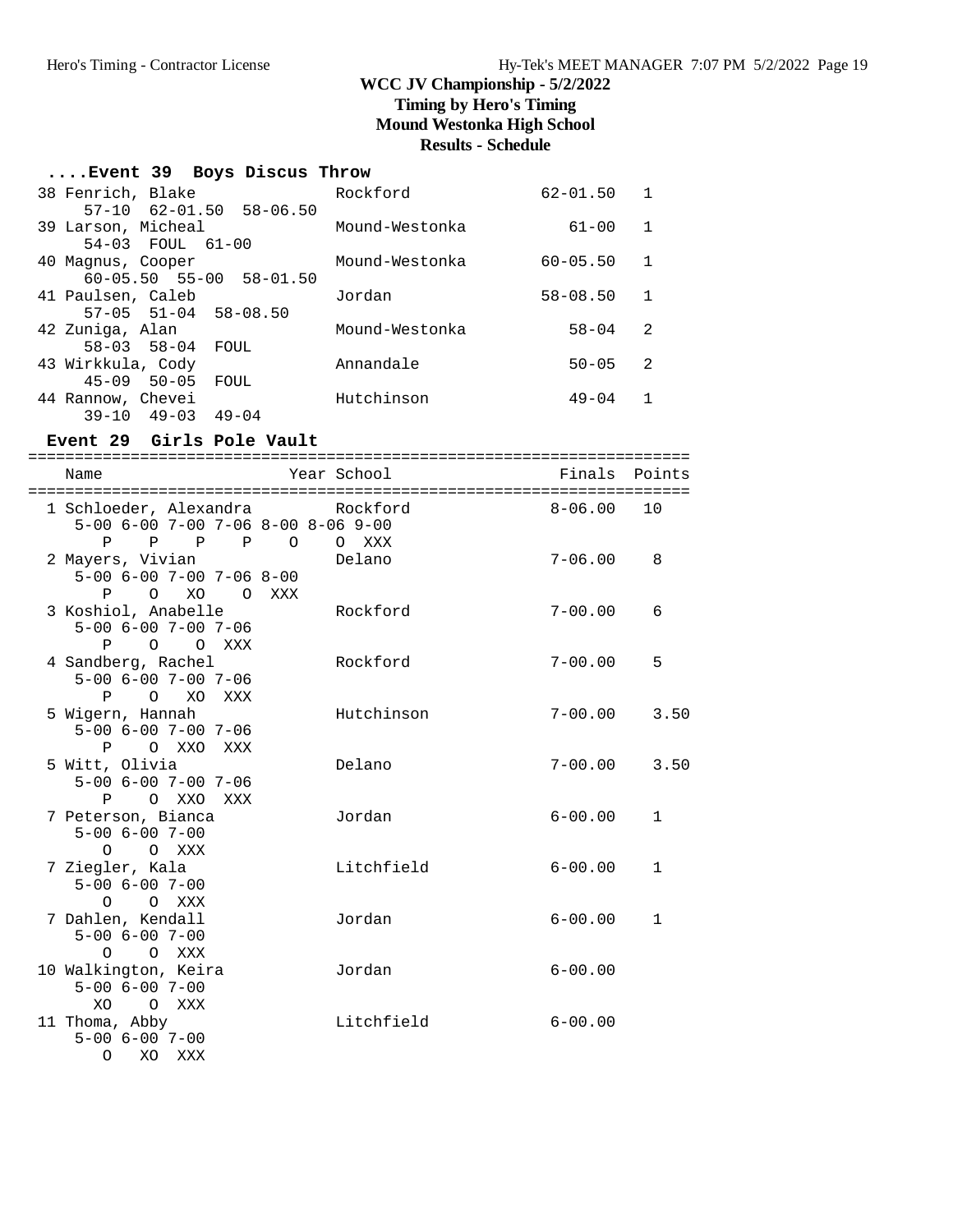# **Timing by Hero's Timing**

**Mound Westonka High School**

### **Results - Schedule**

## **....Event 29 Girls Pole Vault**

| 12 Christensen, Lily | Litchfield | $5 - 00.00$ |
|----------------------|------------|-------------|
| $5 - 006 - 00$       |            |             |
| O XXX                |            |             |

### **Event 30 Boys Pole Vault**

| Name                            | Year School    | Finals Points |                |
|---------------------------------|----------------|---------------|----------------|
|                                 |                |               |                |
| 1 Larive, Heston                | Delano         | $9 - 00.00$   | 10             |
| $6-00$ 7-00 8-00 8-06 9-00 9-06 |                |               |                |
| P P O P XXO                     | XX             |               |                |
| 2 Lorenz, Cooper                | Jordan         | $8 - 06.00$   | 8              |
| $6 - 00$ 7-00 8-00 8-06 9-00    |                |               |                |
| O O O XXX<br>P.                 |                |               |                |
| 3 Bohlsen, Logan                | Jordan         | $8 - 00.00$   | 6              |
| $6 - 00$ 7-00 8-00 8-06         |                |               |                |
| O O XO XXX                      |                |               |                |
| 4 Miller, Matthew               | Dassel-Cokato  | $7 - 00.00$   | 4.50           |
| $6 - 00$ $7 - 00$ $8 - 00$      |                |               |                |
| O O XXX                         |                |               |                |
| 4 Malundo, Malaki               | Jordan         | $7 - 00.00$   | 4.50           |
| $6 - 00$ $7 - 00$ $8 - 00$      |                |               |                |
| O O XXX                         |                |               |                |
| 6 Courneya, William             | Mound-Westonka | $7 - 00.00$   | 3              |
| $6 - 00$ 7-00 8-00              |                |               |                |
| P XO XXX                        |                |               |                |
| 7 Kariniemi, Mikhail            | Rockford       | $7 - 00.00$   | $\overline{a}$ |
| $6 - 00$ $7 - 00$ $8 - 00$      |                |               |                |
| O XXO XXX                       |                |               |                |
| 8 Simmons, Michael              | Dassel-Cokato  | $6 - 00.00$   | $\mathbf{1}$   |
| $6 - 00$ 7-00                   |                |               |                |
| O XXX                           |                |               |                |
| 9 Tolsma, Sage                  | Rockford       | $6 - 00.00$   |                |
| $6 - 00$ 7-00                   |                |               |                |
| XO XXX                          |                |               |                |
| 10 Chvatal, Xander              | Litchfield     | $6 - 00.00$   |                |
| $6 - 00$ 7-00                   |                |               |                |
| XXO XXX                         |                |               |                |
| -- Larson, Dalton               | Rockford       | NH            |                |
| $6 - 00$ 7-00                   |                |               |                |
| P XXX                           |                |               |                |
| -- Yoraway, Jack                | Delano         | NH            |                |
| $6 - 00$ $7 - 00$ $8 - 00$      |                |               |                |
| P P XXX                         |                |               |                |
| -- Beck, Kohlton                | Delano         | NH            |                |
| $6 - 00$ 7-00                   |                |               |                |
| P<br>XXX                        |                |               |                |
|                                 |                |               |                |

## Event 31 Girls High Jump

| Name | Year School | Finals Points |
|------|-------------|---------------|
|      |             |               |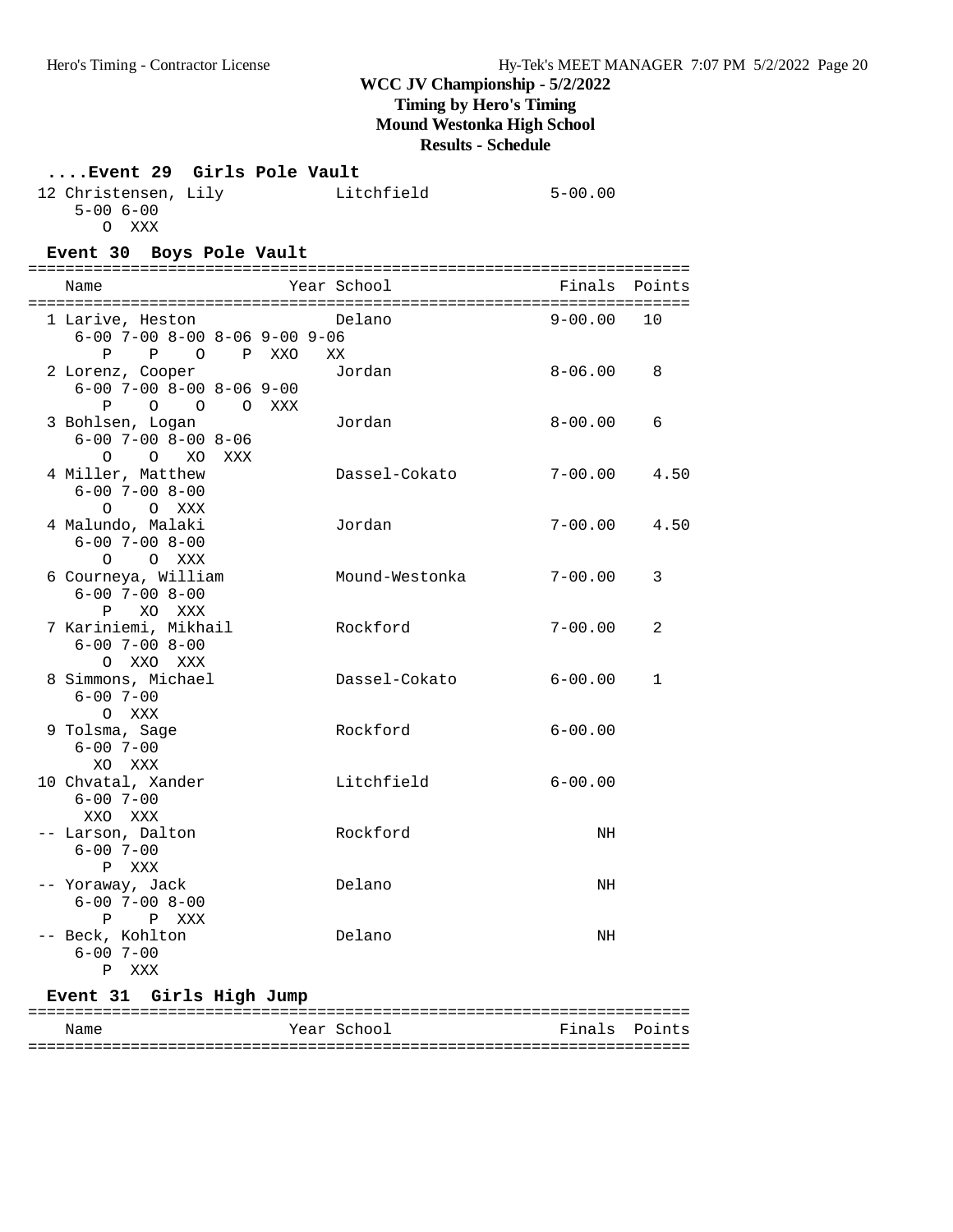**Timing by Hero's Timing**

**Mound Westonka High School**

**Results - Schedule**

| Event 31 Girls High Jump                                         |     |                                      |                  |              |
|------------------------------------------------------------------|-----|--------------------------------------|------------------|--------------|
| 1 Church, Molly                                                  |     | Jordan                               | $4 - 06.00$      | 10           |
| $3-08$ $3-10$ $4-00$ $4-02$ $4-04$ $4-06$ $4-08$                 |     |                                      |                  |              |
| $\begin{matrix} 0 & 0 & 0 & 0 & 0 & 0 & \text{XXX} \end{matrix}$ |     |                                      |                  |              |
| 2 Freed, Riley                                                   |     | Rockford                             | $4 - 04.00$      | 8            |
| $3-08$ $3-10$ $4-00$ $4-02$ $4-04$ $4-06$                        |     |                                      |                  |              |
| P P O O O XXX                                                    |     |                                      |                  |              |
| 3 Huebsch, Marin National Delano                                 |     |                                      | $4-04$ . $00$    | 6            |
| $3-08$ $3-10$ $4-00$ $4-02$ $4-04$ $4-06$                        |     |                                      |                  |              |
| P P O XO O XXX                                                   |     |                                      |                  |              |
|                                                                  |     | 4 Nemecek, Cassie Mound-Westonka     | 4-04.00          | 5            |
| $3-08$ $3-10$ $4-00$ $4-02$ $4-04$ $4-06$                        |     |                                      |                  |              |
| O O O XXO XO XXX                                                 |     |                                      |                  |              |
| 5 Johnson, Thelia                                                |     | Annandale                            | $4-04.00$ 3.50   |              |
| $3-08$ $3-10$ $4-00$ $4-02$ $4-04$ $4-06$                        |     |                                      |                  |              |
| P P O O XXO XXX                                                  |     |                                      |                  |              |
|                                                                  |     | 5 Guggemos, Katelyn       Litchfield | $4 - 04.00$ 3.50 |              |
| $3-08$ $3-10$ $4-00$ $4-02$ $4-04$ $4-06$                        |     |                                      |                  |              |
|                                                                  |     |                                      |                  |              |
| 0 0 0 0 XXO XXX                                                  |     |                                      |                  |              |
| 7 Crawford, Kylie Mutchinson                                     |     |                                      | $4 - 04.00$      | 2            |
| $3-08$ $3-10$ $4-00$ $4-02$ $4-04$ $4-06$                        |     |                                      |                  |              |
| P O O XO XXO XXX                                                 |     |                                      |                  |              |
| 8 Woods, Ellie                                                   |     | Litchfield                           | $4-04.00$        | $\mathbf{1}$ |
| $3-08$ $3-10$ $4-00$ $4-02$ $4-04$ $4-06$                        |     |                                      |                  |              |
| 0 0 0 XXO XXO XXX                                                |     |                                      |                  |              |
| 9 Huss, Emma                                                     |     | Howard Lake- 4-02.00                 |                  |              |
| $3-08$ $3-10$ $4-00$ $4-02$ $4-04$                               |     |                                      |                  |              |
| $\begin{matrix} 0 & 0 & 0 & 0 & \text{XXX} \end{matrix}$         |     |                                      |                  |              |
| 9 Gersema, Alice                                                 |     | Watertown-Mayer                      | $4 - 02.00$      |              |
| $3-08$ $3-10$ $4-00$ $4-02$ $4-04$                               |     |                                      |                  |              |
| O O O O XXX                                                      |     |                                      |                  |              |
| 9 Ashfield, Jade                                                 |     | Rockford                             | $4 - 02.00$      |              |
| $3-08$ $3-10$ $4-00$ $4-02$ $4-04$                               |     |                                      |                  |              |
| P P O O XXX                                                      |     |                                      |                  |              |
| 12 Elliott, Anna                                                 |     | Mound-Westonka                       | $4 - 02.00$      |              |
| $3-08$ $3-10$ $4-00$ $4-02$ $4-04$                               |     |                                      |                  |              |
| O O O XXO XXX                                                    |     |                                      |                  |              |
| 13 LaFortune, Gabrielle                                          |     | Mound-Westonka                       | $4 - 00.00$      |              |
| $3-08$ $3-10$ $4-00$ $4-02$                                      |     |                                      |                  |              |
| O O O XXX                                                        |     |                                      |                  |              |
| 13 Becker, Charlotte                                             |     | Watertown-Mayer                      | $4 - 00.00$      |              |
| $3-08$ $3-10$ $4-00$ $4-02$                                      |     |                                      |                  |              |
| P 0 0                                                            | XXX |                                      |                  |              |
| 13 Grove, Daeton                                                 |     | Jordan                               | $4 - 00.00$      |              |
| $3-08$ $3-10$ $4-00$ $4-02$                                      |     |                                      |                  |              |
| O O O XXX                                                        |     |                                      |                  |              |
| 16 Lease, Kierra                                                 |     | Litchfield                           | $4 - 00.00$      |              |
| $3-08$ $3-10$ $4-00$ $4-02$                                      |     |                                      |                  |              |
| $\circ$<br>O XXO                                                 | XXX |                                      |                  |              |
| 17 Burk, Victoria                                                |     | Jordan                               | $4 - 00.00$      |              |
| $3-08$ $3-10$ $4-00$ $4-02$                                      |     |                                      |                  |              |
| O XXO XXO XXX                                                    |     |                                      |                  |              |
| 18 Rasmussen, Hailey                                             |     | Watertown-Mayer                      | $3 - 08.00$      |              |
| $3 - 08$ $3 - 10$                                                |     |                                      |                  |              |
| O XXX                                                            |     |                                      |                  |              |
|                                                                  |     |                                      |                  |              |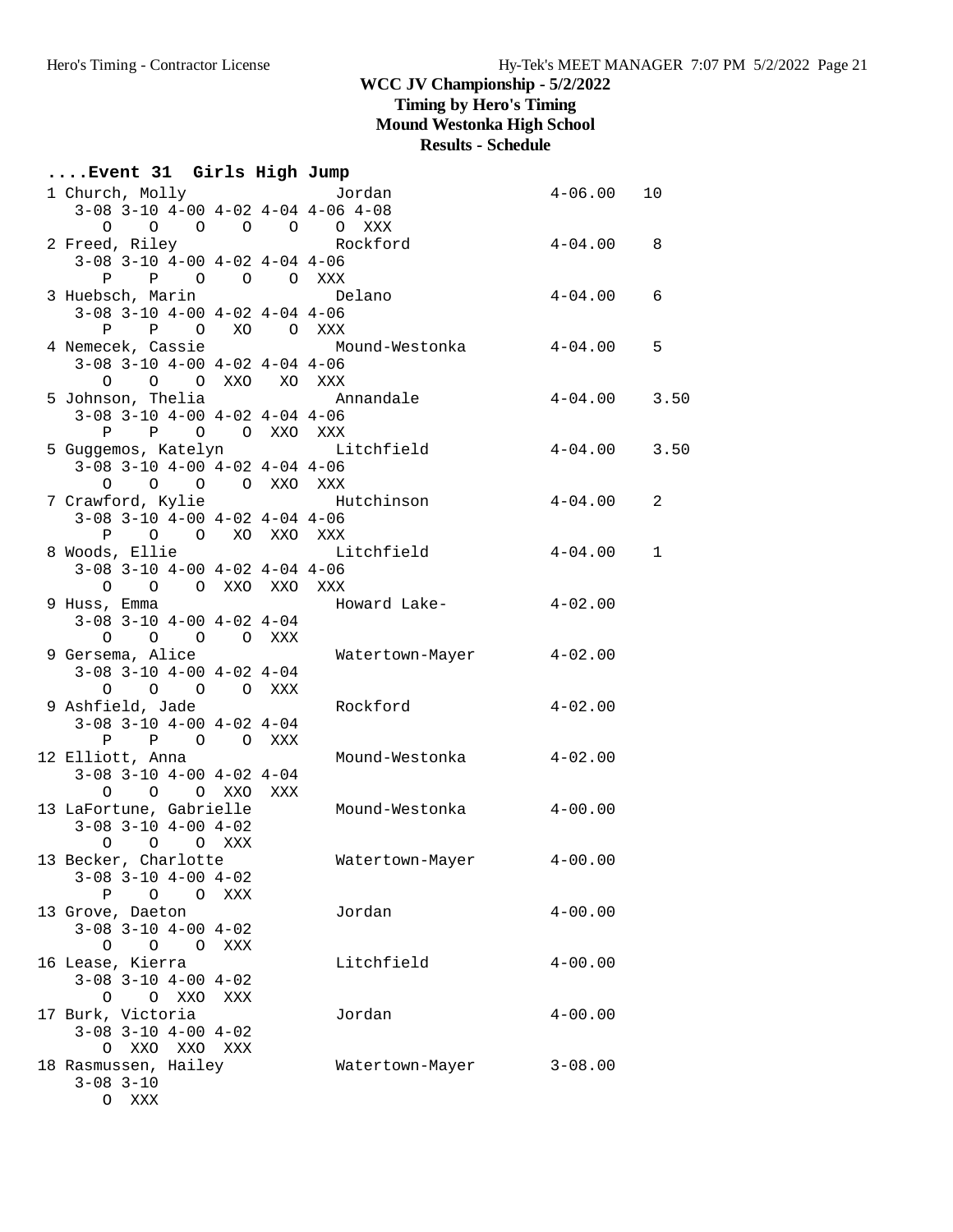# **WCC JV Championship - 5/2/2022 Timing by Hero's Timing**

## **Mound Westonka High School**

**Results - Schedule**

# **....Event 31 Girls High Jump**

| 18 Doboszenski, Peyton | Rockford   | $3 - 08.00$ |
|------------------------|------------|-------------|
| $3 - 08$ $3 - 10$      |            |             |
| O XXX                  |            |             |
| -- Eckstein, Allie     | Hutchinson | NΗ          |
| $3 - 08$ $3 - 10$      |            |             |
| xxx<br>ХÞ              |            |             |

# **Event 32 Boys High Jump**

| Name                                                                                                                        | Year School             | Finals Points |              |
|-----------------------------------------------------------------------------------------------------------------------------|-------------------------|---------------|--------------|
| 1 Sundberg, Alex<br>4-06 4-08 4-10 5-00 5-02 5-04 5-06 5-08                                                                 | Annandale               | $5 - 06.00$   | 10           |
|                                                                                                                             | Jordan                  | $5 - 04.00$   | 8            |
| $4-06$ $4-08$ $4-10$ $5-00$ $5-02$ $5-04$ $5-06$                                                                            |                         |               |              |
| $4-06$ $4-08$ $4-10$ $5-00$ $5-02$ $5-04$                                                                                   |                         |               | 6            |
| $\begin{matrix} 0 & 0 & 0 & 0 & 0 & \text{XXX} \end{matrix}$<br>4 Olson, Joren<br>$4-06$ $4-08$ $4-10$ $5-00$ $5-02$ $5-04$ | Watertown-Mayer 5-02.00 |               | 5            |
| 0 0 XO 0 0 XXX<br>5 Schuman, Ryan                                                                                           | Rockford                | $5 - 02.00$   | 4            |
| $4-06$ $4-08$ $4-10$ $5-00$ $5-02$ $5-04$                                                                                   |                         |               |              |
| 6 Boe, Theophilus<br>$4-06$ $4-08$ $4-10$ $5-00$ $5-02$                                                                     | Mound-Westonka          | $5 - 00.00$   | 3            |
| 0 0 0 0 XXX<br>7 McCue, Owen<br>$4-06$ $4-08$ $4-10$ $5-00$ $5-02$                                                          | Mound-Westonka          | $5 - 00.00$   | 2            |
| O O O XO XXX<br>8 Epsky, Micah<br>$4-06$ $4-08$ $4-10$ $5-00$ $5-02$                                                        | Mound-Westonka          | $5 - 00.00$   | $\mathbf{1}$ |
| O XXO O XO XXX<br>9 Van Marel, William                                                                                      | Hutchinson              | $5 - 00.00$   |              |
| $4-06$ $4-08$ $4-10$ $5-00$ $5-02$<br>0 0 0 XXO XXX                                                                         |                         |               |              |
| 10 Houghton, Tim<br>$4-06$ $4-08$ $4-10$ $5-00$<br>O O O XXX                                                                | Rockford                | $4 - 10.00$   |              |
| 11 DeSmith, Arik<br>$4-06$ $4-08$ $4-10$ $5-00$                                                                             | Litchfield              | $4 - 10.00$   |              |
| O XO XO XXX<br>12 Metzger, Jackson<br>$4-06$ $4-08$ $4-10$ $5-00$                                                           | Jordan                  | $4 - 10.00$   |              |
| O O XXO XXX<br>13 Miller, Keaton<br>$4-06$ $4-08$ $4-10$                                                                    | Annandale               | $4 - 08.00$   |              |
| O O XXX<br>14 Becker, Vladik<br>$4-06$ $4-08$ $4-10$<br>XX<br>XO XXX                                                        | Jordan                  | $4 - 08.00$   |              |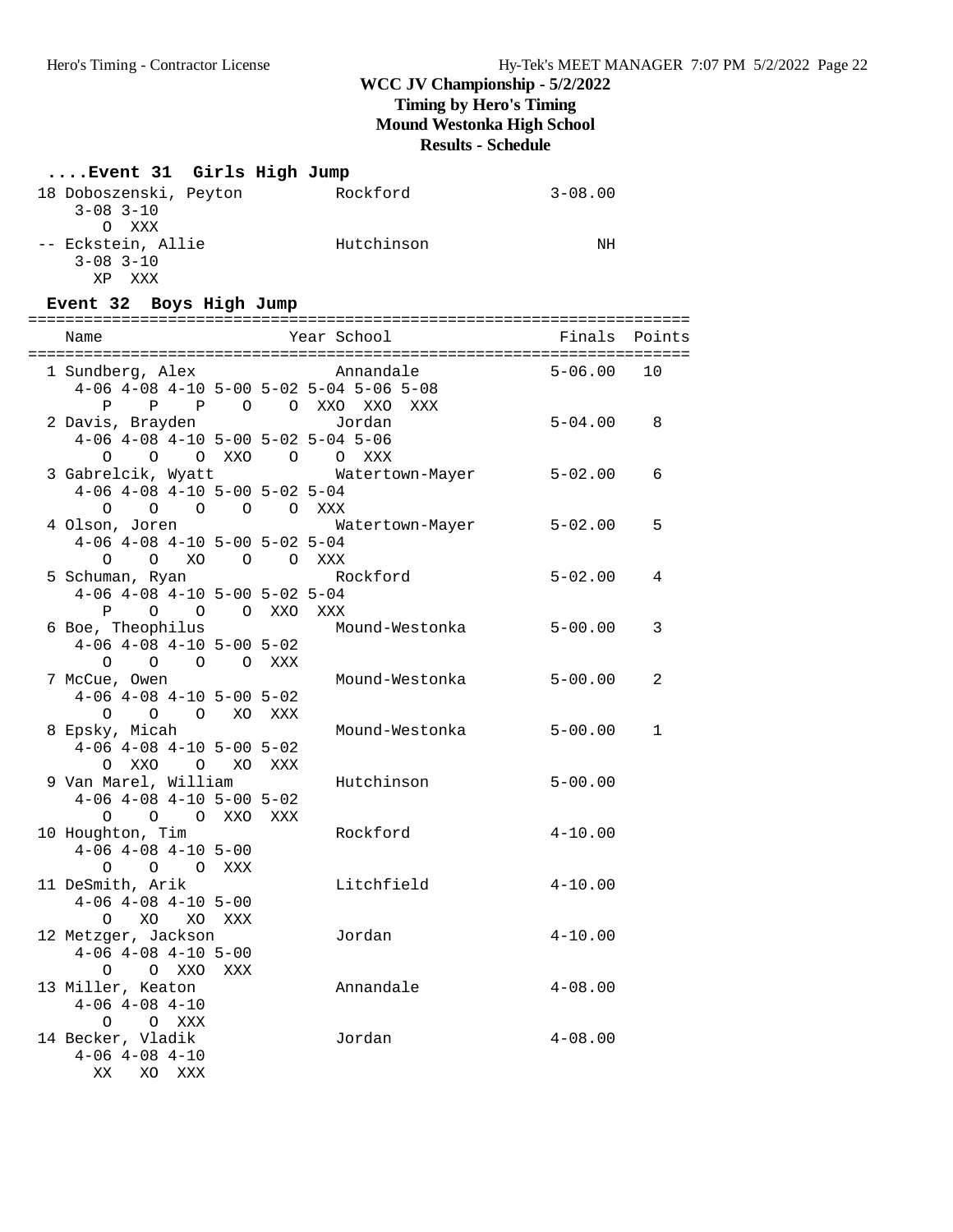# **....Event 32 Boys High Jump**

| 15 Webber, Timmy<br>$4 - 06$ $4 - 08$<br>XXX<br>O | Howard Lake- | $4 - 06.00$ |
|---------------------------------------------------|--------------|-------------|
| -- Broberg, Justin<br>$4 - 06$                    | Rockford     | ΝH          |
| XXX<br>-- Taylor, Anthony<br>$4 - 06$<br>XX       | Litchfield   | ΝH          |

## **Event 33 Girls Long Jump**

| Name<br>Finals Points Year School Finals Points       |                          |              |                |
|-------------------------------------------------------|--------------------------|--------------|----------------|
| 1 McCabe, Maggie<br>$14-04.50$ $14-00.50$ $14-05$     | Watertown-Mayer 14-05.00 |              | 10             |
| 2 Gillman, Alyssa<br>$13-03.50$ $12-10$ $13-09$       | Rockford                 | $13 - 09.00$ | 8              |
| 3 Lopez, Carmen<br>FOUL 13-05.50 12-02                | Litchfield               | $13 - 05.50$ | 6              |
| 4 Miller, Justine<br>13-03 13-04.50 13-01.50          | Rockford                 | $13 - 04.50$ | 5              |
| 5 Pennings, Lucy                                      | Rockford                 | $13 - 04.50$ | 4              |
| 6 Borg, Anna<br>11-08 12-11.50 11-10.50               | Mound-Westonka           | $12 - 11.50$ | 3              |
| 7 Ranzau, Ava<br>$12-00$ $12-07$ $12-10$              | Glencoe-Silver Lake      | $12 - 10.00$ | $\overline{a}$ |
| 8 Ingle, Sierra<br>11-11 12-09.50 FOUL                | Delano                   | $12 - 09.50$ | $\mathbf 1$    |
| 9 Winters, Micah<br>$12-08$ $11-06$ $11-03.50$        | Jordan                   | $12 - 08.00$ |                |
| 10 Rashleger, Claire<br>$11-08.50$ $11-04$ $12-03$    | Mound-Westonka           | $12 - 03.00$ |                |
| 11 Oscarson, Sophia<br>12-00.50 11-04.50 FOUL         | Watertown-Mayer          | $12 - 00.50$ |                |
| 12 Trefz, Ina<br>FOUL 11-10.50 FOUL                   | Annandale                | $11 - 10.50$ |                |
| 13 Goldschmidt, Jenna<br>$11-10$ $11-07$ $9-06.50$    | Hutchinson               | $11 - 10.00$ |                |
| 14 Hubert, Annebelle<br>10-11 11-10 10-09.50          | Watertown-Mayer          | $11 - 10.00$ |                |
| 15 Krause, Noelle<br>11-08 10-04.50 10-07             | Jordan                   | $11 - 08.00$ |                |
| 16 Benson, Maya<br>$10-08$ $11-02$ $11-07$            | Annandale                | $11 - 07.00$ |                |
| 17 Alvarez, Michelle<br>$11-05.50$ $10-07.50$ $10-11$ | Glencoe-Silver Lake      | $11 - 05.50$ |                |
| 18 Guggemos, Anne<br>11-05 FOUL FOUL                  | Howard Lake-             | $11 - 05.00$ |                |
| 19 Hyatt, Victoria<br>11-04.50 11-01 FOUL             | Jordan                   | $11 - 04.50$ |                |
| 20 Mickelson, Jailyn<br>$10-08.50$ $11-00$ $11-03$    | Litchfield               | $11 - 03.00$ |                |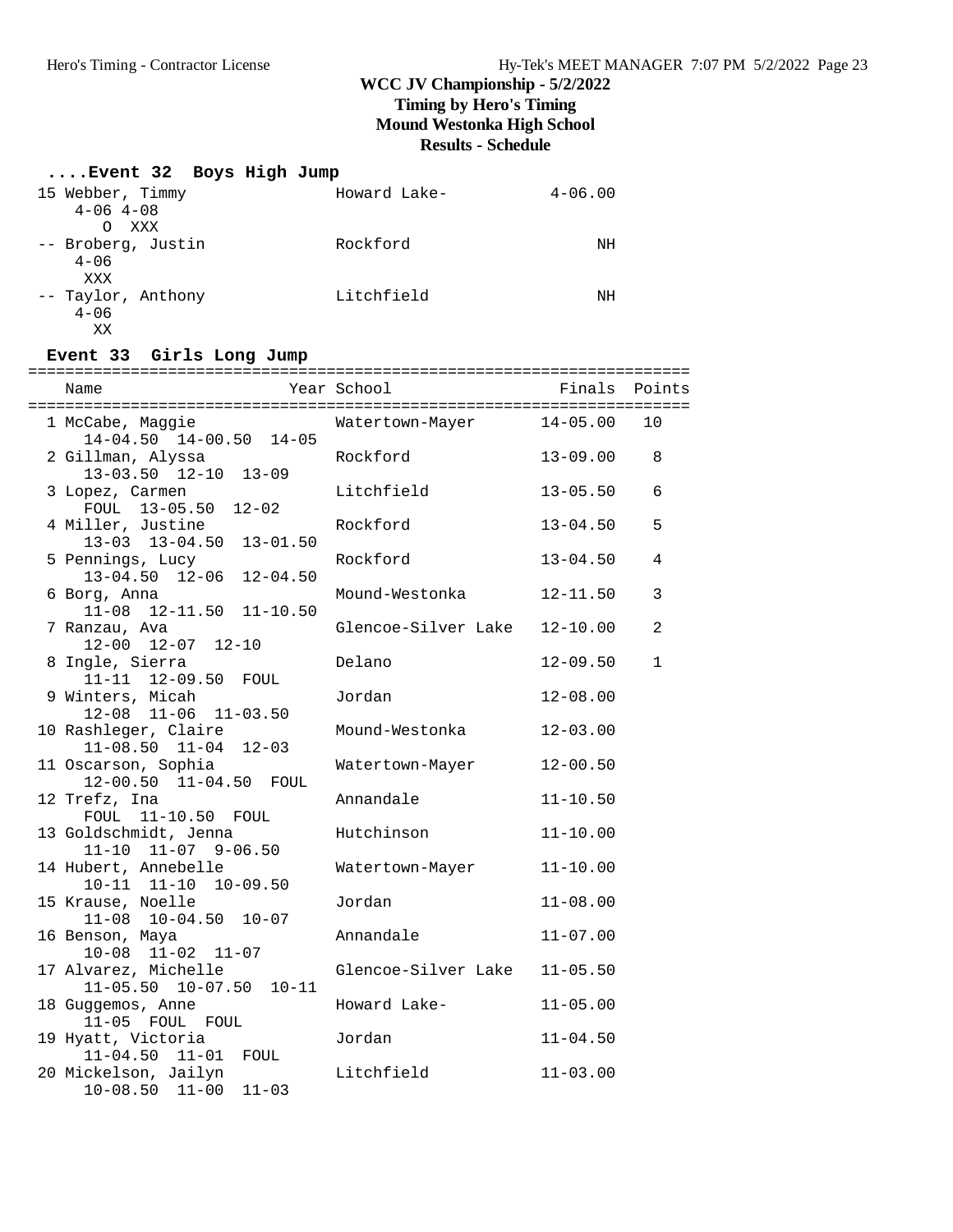# **....Event 33 Girls Long Jump**

| 21 Becker, Sylvia                   | Watertown-Mayer     | $11 - 02.00$ |
|-------------------------------------|---------------------|--------------|
| $11-02$ $10-09$ $10-04$             |                     |              |
| 22 Butturff, Devinity  Howard Lake- |                     | $11 - 00.50$ |
| $10-08.50$ $10-06.50$ $11-00.50$    |                     |              |
| 23 Wise, Ashley                     | Glencoe-Silver Lake | $10 - 11.00$ |
| 10-11 10-10 10-08.50                |                     |              |
| 24 Nee, Isabelle                    | Delano              | $10 - 10.00$ |
| $10-09.50$ $10-04$ $10-10$          |                     |              |
| 25 Yearling, Bethany                | Hutchinson          | $10 - 09.50$ |
| 10-09.50 FOUL 10-09                 |                     |              |
| 26 Sullivan, Adrianna               | Mound-Westonka      | $10 - 06.00$ |
| 10-01 FOUL 10-06                    |                     |              |
| 27 Vanderheiden, Victoria           | Delano              | $10 - 00.00$ |
| 10-00 9-07 FOUL                     |                     |              |
| 28 Bjorkman, Josie                  | Litchfield          | $10 - 00.00$ |
| $9 - 03.50$ $9 - 06$ $10 - 00$      |                     |              |
| 29 Kjaer, Julia                     | Annandale           | $8 - 06.00$  |
| FOUL 8-05.50 8-06                   |                     |              |
| -- Krzmarick, Nicole                | Howard Lake-        | FOUL         |
| FOUL FOUL FOUL                      |                     |              |
| -- Erickson, Audrey                 | Annandale           | FOUL         |
| FOUL FOUL FOUL                      |                     |              |

## **Event 34 Boys Long Jump**

| Name                                                               | Year School     | Finals Points |                |
|--------------------------------------------------------------------|-----------------|---------------|----------------|
| 1 Kimbrough, John (Jt) Mound-Westonka 18-00.00<br>FOUL 17-10 18-00 |                 |               | 10             |
| 2 White, Jacob<br>$17 - 08$ $17 - 10$                              | Rockford        | $17 - 10.00$  | 8              |
| 3 Noyes, Seth<br>16-05 17-08 16-02                                 | Jordan          | $17 - 08.00$  | 6              |
| 4 Martinez, Bryan<br>$16 - 07$ $15 - 10$ $15 - 07$                 | Annandale       | $16 - 07.00$  | 5              |
| 5 Lindenfelser, Matthew<br>$16-06$ $14-09.50$ $14-05$              | Howard Lake-    | $16 - 06.00$  | 4              |
| 6 Janikula, Owen<br>$16 - 04.50$ $16 - 05$                         | Watertown-Mayer | $16 - 05.00$  | 3              |
| 7 Hohenstein, Jack<br>15-06 16-01.50 16-04.50                      | Delano          | $16 - 04.50$  | $\overline{2}$ |
| 8 Kelly, Ben<br>$15-04$ $15-03$ $16-02$                            | Delano          | $16 - 02.00$  | $\mathbf{1}$   |
| 9 Hulzebos, Jack<br>FOUL 15-02 15-10                               | Mound-Westonka  | $15 - 10.00$  |                |
| 10 London, Ouinn<br>15-09 15-08 15-06                              | Rockford        | $15 - 09.00$  |                |
| 11 Epsky, Micah<br>15-09 12-09 FOUL                                | Mound-Westonka  | $15 - 09.00$  |                |
| 12 Jacobson, Sam<br>5-07.50 FOUL 15-08.50                          | Annandale       | $15 - 08.50$  |                |
| 13 Henke, Nolan<br>FOUL 15-08 13-10                                | Dassel-Cokato   | $15 - 08.00$  |                |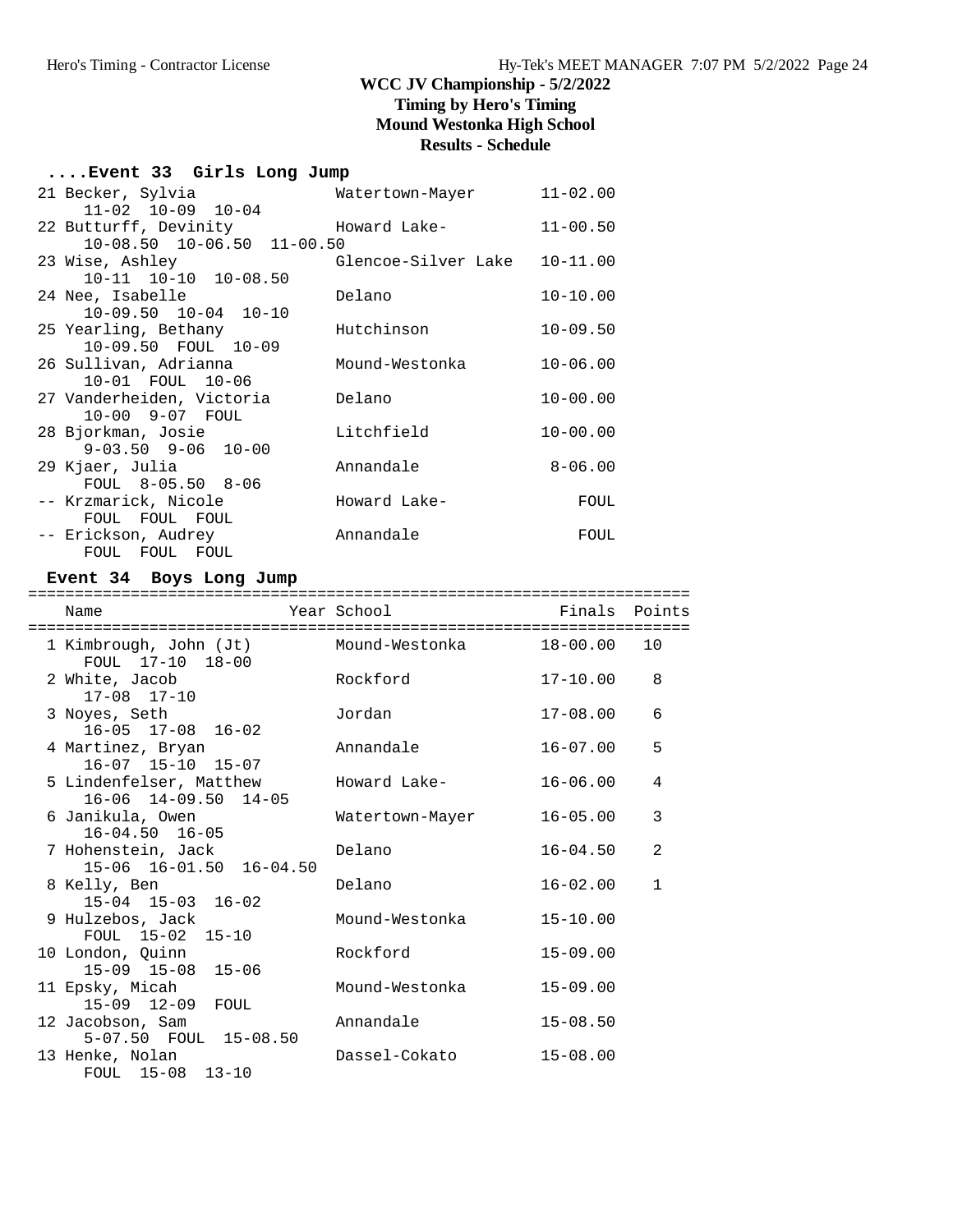# **Timing by Hero's Timing**

**Mound Westonka High School**

**Results - Schedule**

### **....Event 34 Boys Long Jump**

| 14 Bushel, Brayden            | Annandale    | $15 - 04.00$ |
|-------------------------------|--------------|--------------|
| FOUL 15-04 FOUL               |              |              |
| 15 Fritz, Jayden              | Jordan       | $15 - 02.00$ |
| 14-07 15-00 15-02             |              |              |
| 16 Metzger, Jackson           | Jordan       | $15 - 02.00$ |
| $15-02$ FOUL<br>FOUL          |              |              |
| 17 Smith, Tommy               | Rockford     | $14 - 10.00$ |
| 14-10 FOUL FOUL               |              |              |
| 18 Knudsen, Ethan             | Litchfield   | $14 - 06.50$ |
| $13-02$ $13-02$ $14-06.50$    |              |              |
| 19 Hitchings, Jackson         | Delano       | $13 - 10.50$ |
| 13-10.50 12-08.50 13-08       |              |              |
| 20 Zillmer, Keenan            | Howard Lake- | $13 - 10.00$ |
| 13-10 FOUL FOUL               |              |              |
| 21 Lin, Brian                 | Hutchinson   | $13 - 06.00$ |
| 13-03 13-06 FOUL              |              |              |
| 22 Chatfield, Zachary         | Hutchinson   | $12 - 02.00$ |
| $12 - 02$ $11 - 09$ $11 - 06$ |              |              |

## **Event 35 Girls Triple Jump**

| Name                                                         | Year School     | Finals Points |              |
|--------------------------------------------------------------|-----------------|---------------|--------------|
| 1 Schloeder, Alexandra           Rockford<br>FOUL 31-10 FOUL |                 | $31 - 10.00$  | 10           |
| 2 Mayers, Vivian<br>FOUL 30-00 30-10                         | Delano          | $30 - 10.00$  | 8            |
| 3 Doboszenski, Peyton<br>$27 - 05.50$ $28 - 09$ $30 - 02$    | Rockford        | $30 - 02.00$  | 6            |
| 4 Kasper, Reese<br>FOUL 29-07.50 28-11                       | Mound-Westonka  | 29-07.50      | 5            |
| 5 Church, Molly<br>27-10 28-05.50 29-02.50                   | Jordan          | $29 - 02.50$  | 4            |
| 6 Danielson, Ava<br>$26 - 04$ $29 - 01$ $8 - 00$             | Watertown-Mayer | $29 - 01.00$  | 3            |
| 7 Walkington, Keira<br>28-03 28-00.50 29-00.50               | Jordan          | $29 - 00.50$  | 2            |
| 8 Stensland, Chloe<br>$26-10$ $26-01$ $29-00.50$             | Jordan          | $29 - 00.50$  | $\mathbf{1}$ |
| 9 Evans, Mckenna<br>FOUL 28-09 FOUL                          | Rockford        | $28 - 09.00$  |              |
| 10 Mobagi, Valerie<br>28-01 FOUL 28-07                       | Mound-Westonka  | $28 - 07.00$  |              |
| 11 Ingle, Sierra<br>$27-04$ $27-03.50$ $28-01$               | Delano          | $28 - 01.00$  |              |
| 12 Witt, Olivia<br>$26 - 08$ $27 - 03$ $28 - 01$             | Delano          | $28 - 01.00$  |              |
| 13 Heiskanen, Aada<br>$26 - 11$ $27 - 06$ $27 - 08$          | Hutchinson      | $27 - 08.00$  |              |
| 14 Hintz, Riley<br>26-04.50 FOUL 24-01.50                    | Howard Lake-    | $26 - 04.50$  |              |
| 15 Harless, Eden<br>26-02 FOUL FOUL                          | Litchfield      | $26 - 02.00$  |              |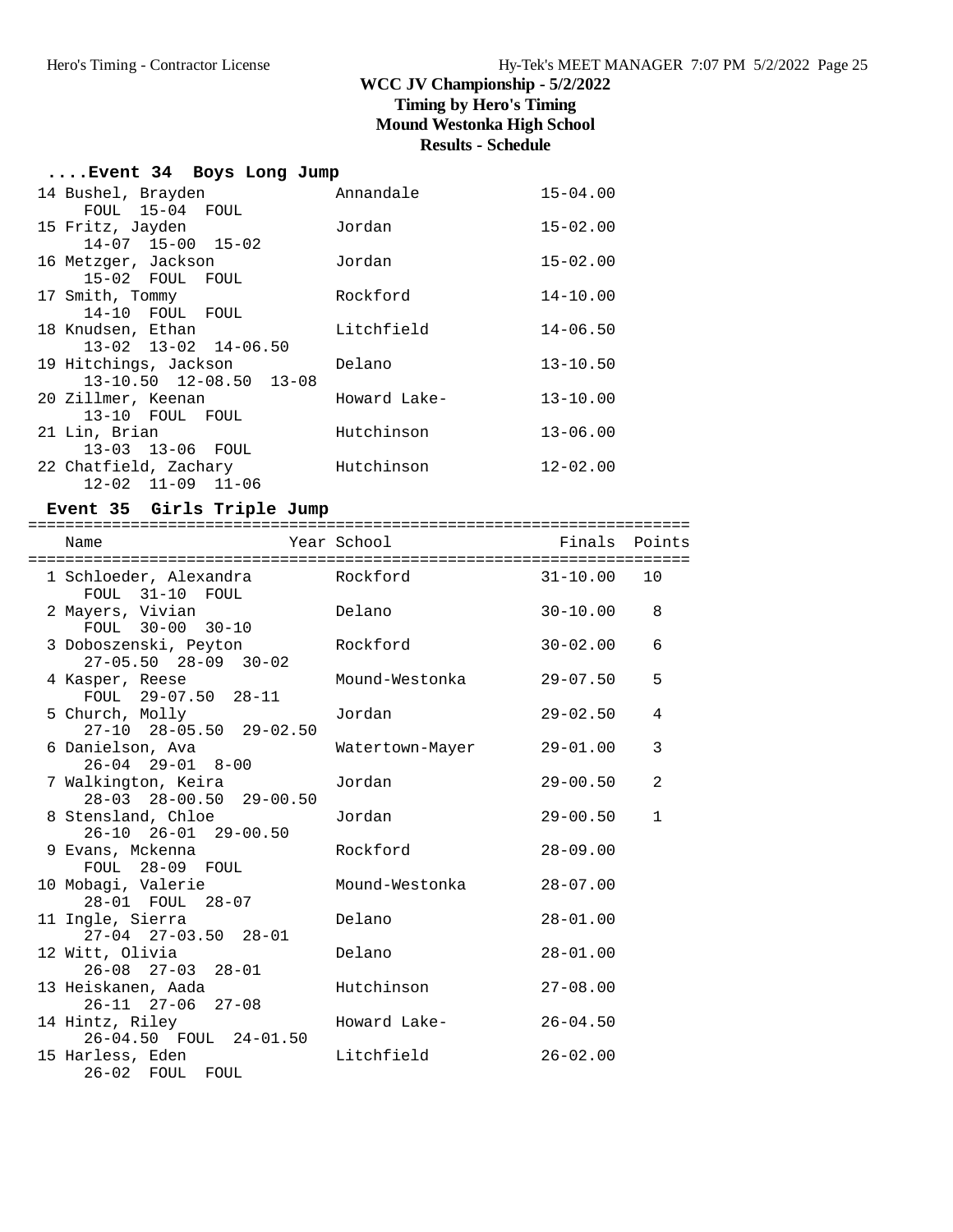## **....Event 35 Girls Triple Jump**

| 16 Dammann, Becky             | Glencoe-Silver Lake          | $26 - 01.00$ |
|-------------------------------|------------------------------|--------------|
| $25 - 06$ $25 - 08$ $26 - 01$ |                              |              |
| 17 Lease, Kierra              | Litchfield                   | $24 - 06.00$ |
| $24-06$ $23-08.50$ $22-03$    |                              |              |
| 18 Olson, Kendyl              | Watertown-Mayer              | $24 - 00.50$ |
| 24-00.50 21-10 FOUL           |                              |              |
| 19 Wise, Ashley               | Glencoe-Silver Lake 23-09.00 |              |
| $23-09$ FOUL $23-03$          |                              |              |

### **Event 36 Boys Triple Jump**

=======================================================================

|                                          | Name                                         | Year School     |                    | Finals       | Points       |       |
|------------------------------------------|----------------------------------------------|-----------------|--------------------|--------------|--------------|-------|
|                                          |                                              | Jordan          |                    | $37 - 03.50$ | 10           |       |
|                                          | 1 Noyes, Seth<br>$36-07$ $37-03.50$ $36-02$  |                 |                    |              |              |       |
|                                          | 2 Major, Ian                                 | Jordan          |                    | $36 - 00.50$ | 8            |       |
|                                          | 35-10.50 36-00.50 34-07                      |                 |                    |              |              |       |
|                                          | 3 Van Marel, William                         | Hutchinson      |                    | $35 - 09.00$ | 6            |       |
|                                          | $35-06$ $35-09$ $35-05$                      |                 |                    |              |              |       |
|                                          | 4 Wolf, Noah                                 | Mound-Westonka  |                    | $35 - 04.00$ | 5            |       |
|                                          | 33-07 35-04 FOUL                             |                 |                    |              |              |       |
|                                          | 5 Valdez, Brandon<br>FOUL 35-00 FOUL         | Annandale       |                    | $35 - 00.00$ | 4            |       |
|                                          | 6 Hall, Jack                                 | Mound-Westonka  |                    | $34 - 09.50$ | 3            |       |
|                                          | $34-09.50$ $33-09$ $34-06.50$                |                 |                    |              |              |       |
|                                          | 7 Martinez, Bryan                            | Annandale       |                    | $34 - 03.50$ | 2            |       |
|                                          | FOUL 34-03.50 34-01.50                       |                 |                    |              |              |       |
|                                          | 8 Davis, Brayden                             | Jordan          |                    | $34 - 03.00$ | $\mathbf{1}$ |       |
|                                          | $33 - 00$ $33 - 06.50$ $34 - 03$             |                 |                    |              |              |       |
|                                          | 9 Robran, Ethan                              | Rockford        |                    | $33 - 00.50$ |              |       |
|                                          | 33-00.50 29-03.50 FOUL<br>10 Anderson, Mark  | Delano          |                    | $31 - 04.00$ |              |       |
|                                          | $30 - 01.75$ $31 - 04$ 29-05                 |                 |                    |              |              |       |
|                                          | 11 Johnson, Logan                            | Delano          |                    | $31 - 02.50$ |              |       |
|                                          | $31 - 02.50$ $31 - 01$                       |                 |                    |              |              |       |
|                                          | 12 Jacobson, Sam                             | Annandale       |                    | $31 - 00.00$ |              |       |
|                                          | FOUL FOUL 31-00                              |                 |                    |              |              |       |
|                                          | 13 Webber, Timmy                             | Howard Lake-    |                    | $30 - 09.00$ |              |       |
|                                          | FOUL 30-08 30-09<br>14 Slinden, Elijah       | Litchfield      |                    | $29 - 08.75$ |              |       |
|                                          | 29-08.75 28-03.50 27-03.50                   |                 |                    |              |              |       |
|                                          | 15 Knott, Jaxon                              | Howard Lake-    |                    | $29 - 03.00$ |              |       |
|                                          | 29-03 FOUL FOUL                              |                 |                    |              |              |       |
|                                          | 16 Faber, Ian                                | Rockford        |                    | $27 - 10.50$ |              |       |
|                                          | 26-09.50 27-10.50 26-07                      |                 |                    |              |              |       |
|                                          | 17 Hilgers, Zach                             | Watertown-Mayer |                    | $27 - 00.50$ |              |       |
|                                          | 27-00.50 FOUL 25-03.50<br>18 Eldred, Jackson | Howard Lake-    |                    | $24 - 09.00$ |              |       |
|                                          | FOUL FOUL 24-09                              |                 |                    |              |              |       |
|                                          |                                              |                 |                    |              |              |       |
| Women - Team Rankings - 17 Events Scored |                                              |                 |                    |              |              |       |
|                                          | 1) Rockford                                  | 183             | 2) Delano          |              |              | 90.50 |
|                                          | 3) Jordan                                    | 61              | 4) Watertown-Mayer |              |              | 57    |
|                                          |                                              |                 |                    |              |              |       |